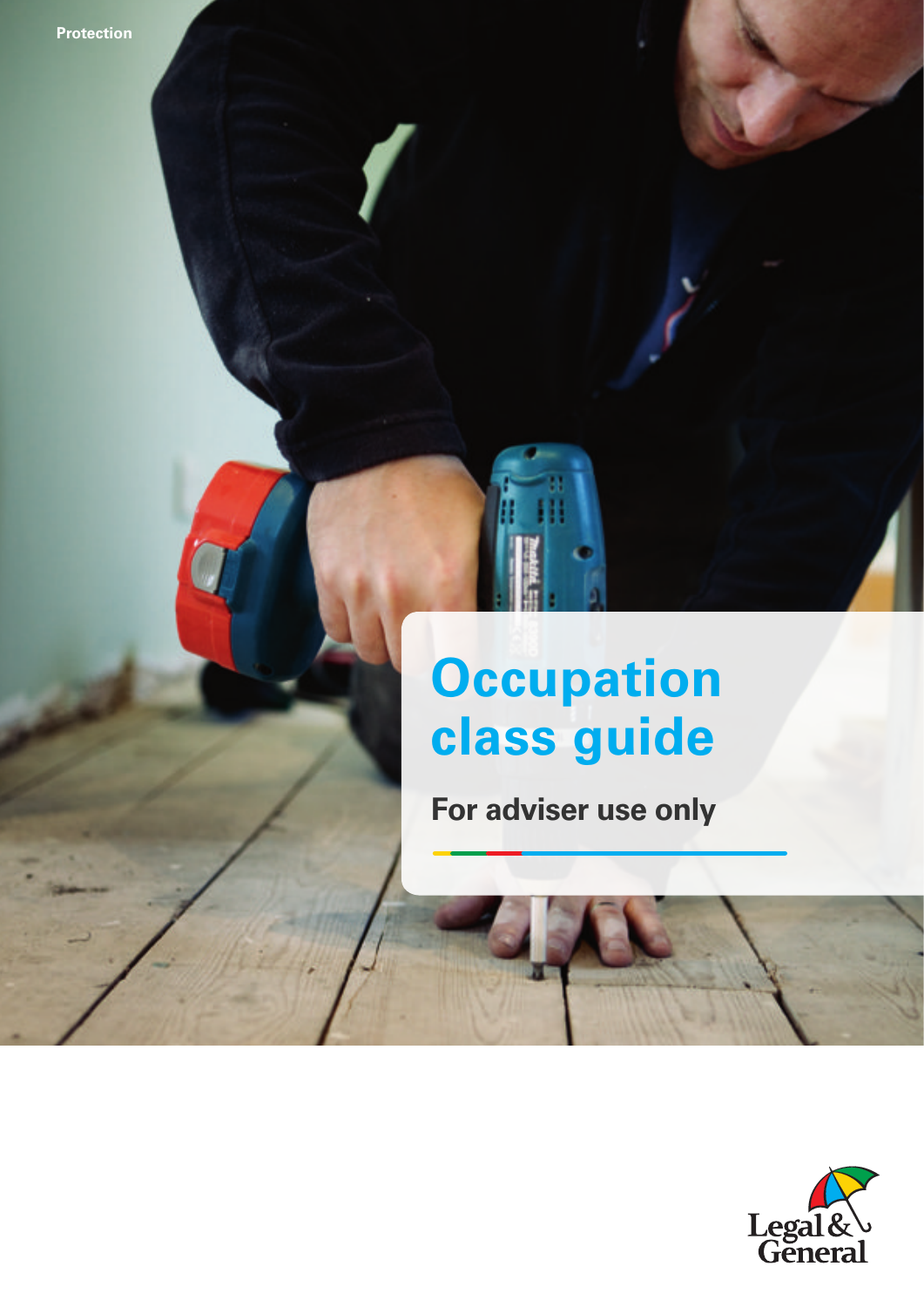# **Welcome to the Occupation Class Guide**

**This guide will help you to determine your customer's occupation class. Your customer's occupation will decide the definition of disability or incapacity which applies to their policy in the event of a claim. These definitions will also differ depending on the type of plan purchased (see chart on page 3).**

**This guide contains a list of job titles with the relevant occupation class. However, these are for guidance only and it is possible that your customer's job title is not listed. If you need any help in finding your customer's occupation class, please contact the Medical Underwriting Technical Advice Line (MUTAL) on 0370 333 3699 Monday to Friday from 9am to 6pm. For your protection, we may need to record and monitor calls. Call charges will vary.**

Depending on the product applied for and the route applied through, we will ask some or all of the following questions about whether your customer's occupation involves working:

- a) outside at heights over 15 metres for more than 5 hours during a typical week. 15 metres is the height of a typical three-storey building. For Whole of Life applications only – outside at heights over 12 metres (40 feet) for more than 10% of the time;
- b) in the Armed Forces or as a member of the Army Reserve;
- c) in the offshore fishing industry;
- d) in the offshore oil or gas production industry;
- e) underwater;
- f) underground, for example: mining, tunnelling;
- g) with explosives;
- h) as a full-time barman, barmaid or landlord in a public house. Full time means working an average of 30 or more hours a week.

#### **Individual consideration is required for those indicating any of the above apply.**

**Part-time workers** – Part-time workers can apply for an income protection policy, however, if they work less than 16 hours per week the customer would only be eligible for houseperson's cover.

#### **Critical illness & income**

**protection** – We will need additional occupational information for these products. Your customer will need to indicate which of our occupation categories best describes their occupation (please refer to the table below). For selected critical illness and all income protection occupations, we will also need the customer's specific job title.

**Housepersons** – If your customer is a houseperson, unemployed, student or retired, they will not need to select an occupation category, they will proceed under our 'Housepersons' category.

| <b>Occupation Categories</b>                                                                                                              | <b>General Description</b>         | <b>Class</b> |
|-------------------------------------------------------------------------------------------------------------------------------------------|------------------------------------|--------------|
| Working in an office-type environment for at least 75% of your typical working day                                                        | Office type work                   |              |
| Education, for example: teacher, lecturer, head teacher, classroom assistant,<br>nursery worker                                           | Education                          | 3            |
| Nurse, staff nurse, charge nurse, sister, matron, auxiliary, paramedic, practice nurse,<br>dental nurse, district nurse, midwife          | Nursing                            | 3            |
| Surgeon, anaesthetist, obstetrician, gynaecologist, dentist, dental hygienist,<br>care assistant, carer, social worker or physiotherapist | Surgeon, etc.                      | 3            |
| Physician, medical or general practitioner, hospital doctor, psychiatrist,<br>osteopath                                                   | Laboratory Technician/Doctor, etc. | 2            |
| Retail, for example: salesperson, retailer, shop worker or manager<br>(except market traders)                                             | Retail                             | 2            |
| Catering, for example: caterer, chef, cook, waiter, waitress, kitchen staff                                                               | Catering                           | 2            |
| Other (including the exceptions above)                                                                                                    |                                    |              |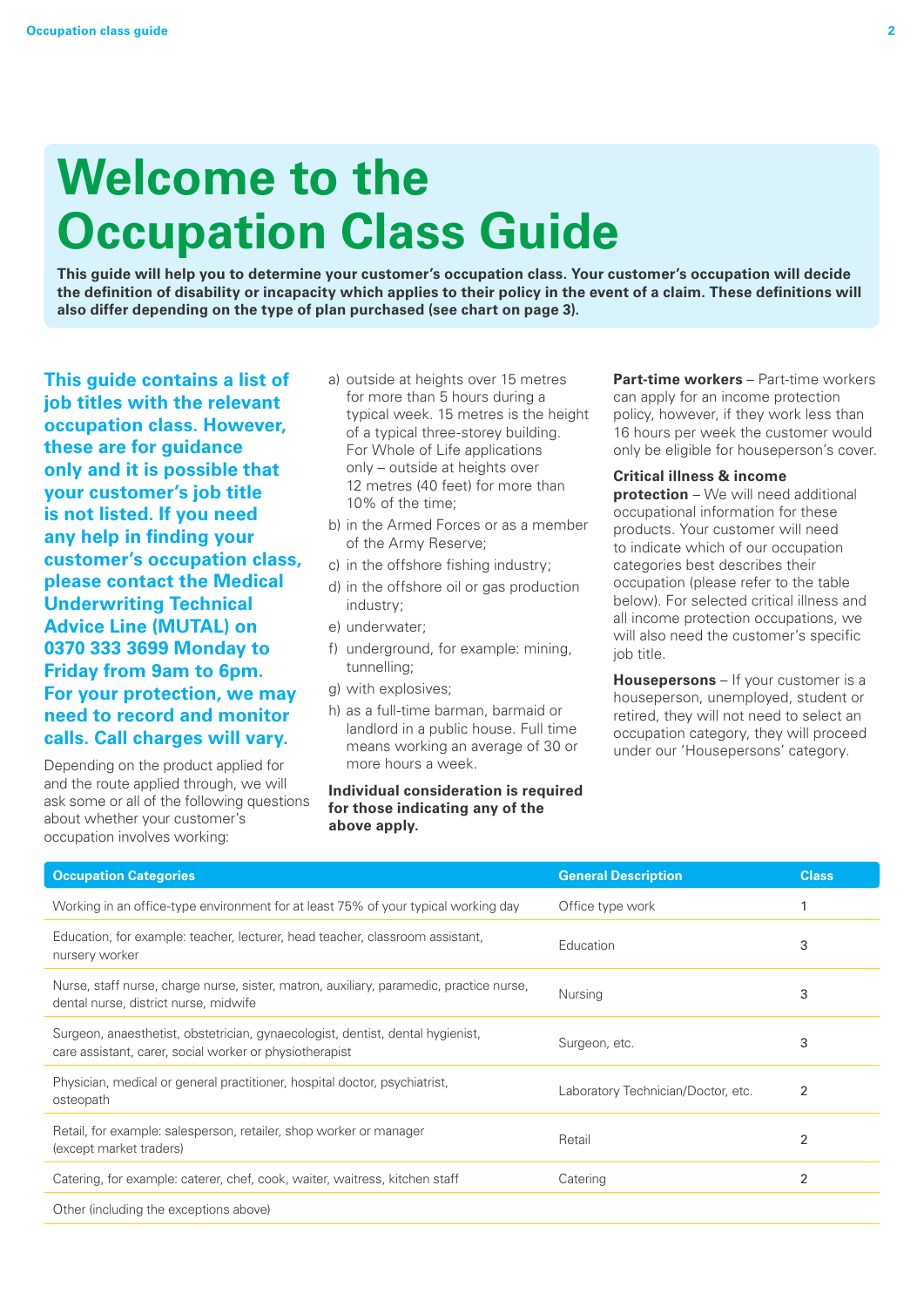# Definitions of Disability or Incapacity by Occupation Class

| <b>Claim</b>                             | <b>Product(s)</b>                                                                   | <b>OCC</b><br><b>Classes</b> | <b>Definitions of Disability for all Products</b>                                                        |
|------------------------------------------|-------------------------------------------------------------------------------------|------------------------------|----------------------------------------------------------------------------------------------------------|
| <b>Total and Permanent</b><br>Disability | Life Insurance with<br>Critical Illness Cover (CIC)                                 | 1, 2                         | Own occupation definition. However, the customer can<br>choose Specified Work Tasks (SWTs) if they want. |
|                                          | Increasing Life Insurance<br>with CIC                                               | 1, 2, 3, 4, H                | We will pay out if your customer fails 3 out of 6 SWTs.                                                  |
|                                          | Decreasing Life Insurance<br>with CIC                                               |                              |                                                                                                          |
|                                          | <b>Critical Illness Cover</b>                                                       |                              |                                                                                                          |
|                                          | Increasing Critical Illness Cover                                                   |                              |                                                                                                          |
|                                          | Decreasing Critical Illness Cover                                                   |                              |                                                                                                          |
|                                          | Family and Personal Income Plan<br>with Critical Illness Cover                      |                              |                                                                                                          |
|                                          | Increasing Family and<br>Personal Income Plan with<br><b>Critical Illness Cover</b> |                              |                                                                                                          |
|                                          | Family and Personal Income Plan<br><b>Critical Illness Cover</b>                    |                              |                                                                                                          |
|                                          | Increasing Family and Personal<br>Income Plan Critical Illness Cover                |                              |                                                                                                          |
|                                          | Rental Life Insurance with<br><b>Critical Illness Cover</b>                         |                              |                                                                                                          |
|                                          | Increasing Rental Life Insurance<br>with Critical Illness Cover                     |                              |                                                                                                          |
| Incapacity                               | Income Protection Benefit                                                           | 1, 2, 3, 4                   | Own occupation definition.                                                                               |
|                                          | Increasing Income Protection<br><b>Benefit</b>                                      | Н                            | We will pay out if your customer fails 3 out of 6 Activities<br>of Daily Living.                         |
|                                          | <b>Rental Income Protection Benefit</b>                                             |                              |                                                                                                          |
|                                          | Increasing Rental Income<br><b>Protection Benefit</b>                               |                              |                                                                                                          |

# Activities of Daily Living/Specified Work Tasks

| <b>Occupation Categories</b> | <b>General Description</b>                                                                                                          |
|------------------------------|-------------------------------------------------------------------------------------------------------------------------------------|
| Walking                      | The ability to walk more than 200 metres on a level surface.                                                                        |
| Climbing                     | The ability to climb up a flight of 12 stairs and down again, using the handrail if needed.                                         |
| Lifting                      | The ability to pick up an object weighting 2kg at table height and hold for 60 seconds before<br>replacing the object on the table. |
| Bending                      | The ability to bend or kneel to touch the floor and straighten up again.                                                            |
| Getting in and out of a car  | The ability to get into a standard saloon car, and out again.                                                                       |
| Writing                      | The manual dexterity to write legibly using a pen or pencil, or type using a desktop personal<br>computer keyboard.                 |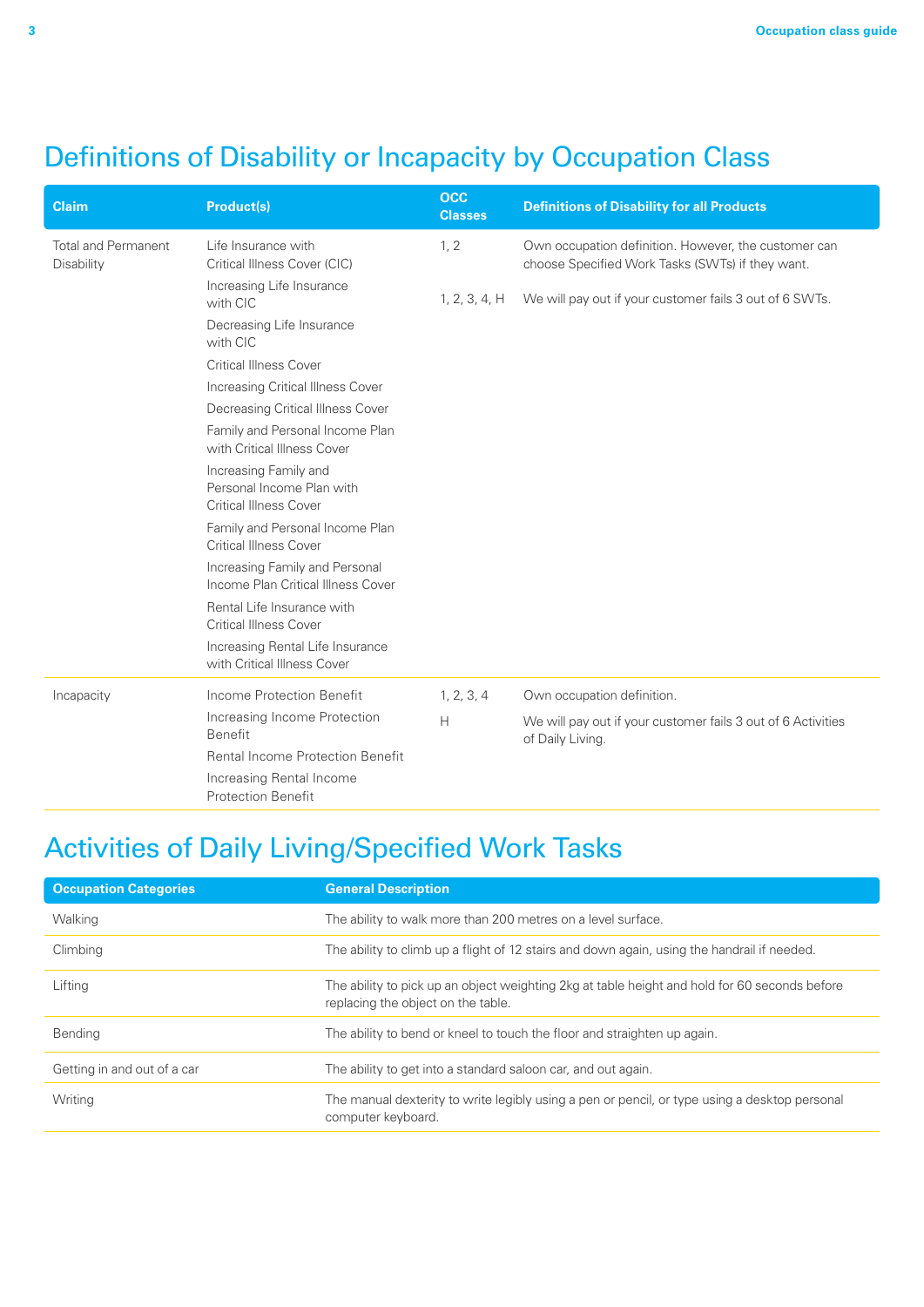## Waiver of Premium

#### The definition of disability is shown below:

| <b>Product(s)</b>                                                                                                                                                                                                                                                                                                                                                                                                                                                                                                                                                                                                                                                                                                                                                                                                          | occ<br><b>Classes</b> | <b>Definitions of Disability for all Products</b>                                                                                                                                |
|----------------------------------------------------------------------------------------------------------------------------------------------------------------------------------------------------------------------------------------------------------------------------------------------------------------------------------------------------------------------------------------------------------------------------------------------------------------------------------------------------------------------------------------------------------------------------------------------------------------------------------------------------------------------------------------------------------------------------------------------------------------------------------------------------------------------------|-----------------------|----------------------------------------------------------------------------------------------------------------------------------------------------------------------------------|
| Decreasing Life Insurance<br>Decreasing Life Insurance with Critical Illness Cover<br>Decreasing Critical Illness Cover<br>Life Insurance<br>Increasing Life Insurance<br>Life Insurance with Critical Illness Cover<br>Increasing Life Insurance with Critical Illness Cover<br>Rental Life Insurance with Critical Illness Cover<br>Increasing Rental Life Insurance with Critical Illness Cover<br><b>Critical Illness Cover</b><br>Increasing Critical Illness Cover<br>Family and Personal Income Plan<br>Increasing Family and Personal Income Plan<br>Family and Personal Income Plan Critical Illness Cover<br>Increasing Family Personal Income Plan Critical Illness Cover<br>Family and Personal Income Plan with Critical Illness Cover<br>Increasing Family and Personal Income Plan with<br>Critical Illness | 1, 2, 3, 4, H         | Unable to follow your normal occupation and not following any other.<br>OR<br>If not in gainful employment we will pay if your customer is<br>unable to perform 3 out of 6 SWTs. |
| Whole of Life Protection Plan                                                                                                                                                                                                                                                                                                                                                                                                                                                                                                                                                                                                                                                                                                                                                                                              | 1, 2, 3, 4, H         | Unable to follow your normal occupation and not following any other.<br>ΟR                                                                                                       |

If not in gainful employment we will pay if your customer is unable to perform 3 out of 6 FATs.

## Abbreviations and Occupation Class Codes

#### The following codes are used in the Occupation Class listings:

| Code       | <b>Product</b>                                                 | Code | <b>Definition of Disability</b>                                   |
|------------|----------------------------------------------------------------|------|-------------------------------------------------------------------|
| IP         | Income protection                                              | A    | Acceptable                                                        |
| СI         | Critical illness                                               | U    | Unacceptable                                                      |
| <b>WOP</b> | Waiver of Premium                                              |      | Exclude occupation (CIC only)                                     |
|            | For WOP all occupations are<br>acceptable unless a "U" or "IC" | IС   | Individual Consideration - refer to Underwriting Helpdesk (MUTAL) |
|            | is shown.                                                      | EP   | Extra Premium                                                     |
|            |                                                                |      |                                                                   |

\* Details given in this guide are for those customers NOT working at heights (see page 2 for our definitions of working at heights). Otherwise treat as IC. If an occupation is not specifically listed then those occupations, where working at heights is involved, are likely to receive the following decisions. The most likely outcome is in the attached table:

| Life cover                      | A rating would be applied                  |
|---------------------------------|--------------------------------------------|
| Waiver of premium               | This benefit would not be available        |
| Critical illness                | An occupation exclusion would be applied   |
| TPD – own occupation definition | This benefit would not be available        |
| TPD – SWT DEFINITION            | This benefit would normally be available   |
| Income protection               | This type of policy would not be available |

#### IPB Policies only

ျိ

**Code Product**

WOP

^ For this occupation the minimum deferred period is 8 weeks and the maximum expiry age allowed is 65.

† For this occupation the maximum expiry age allowed is 50.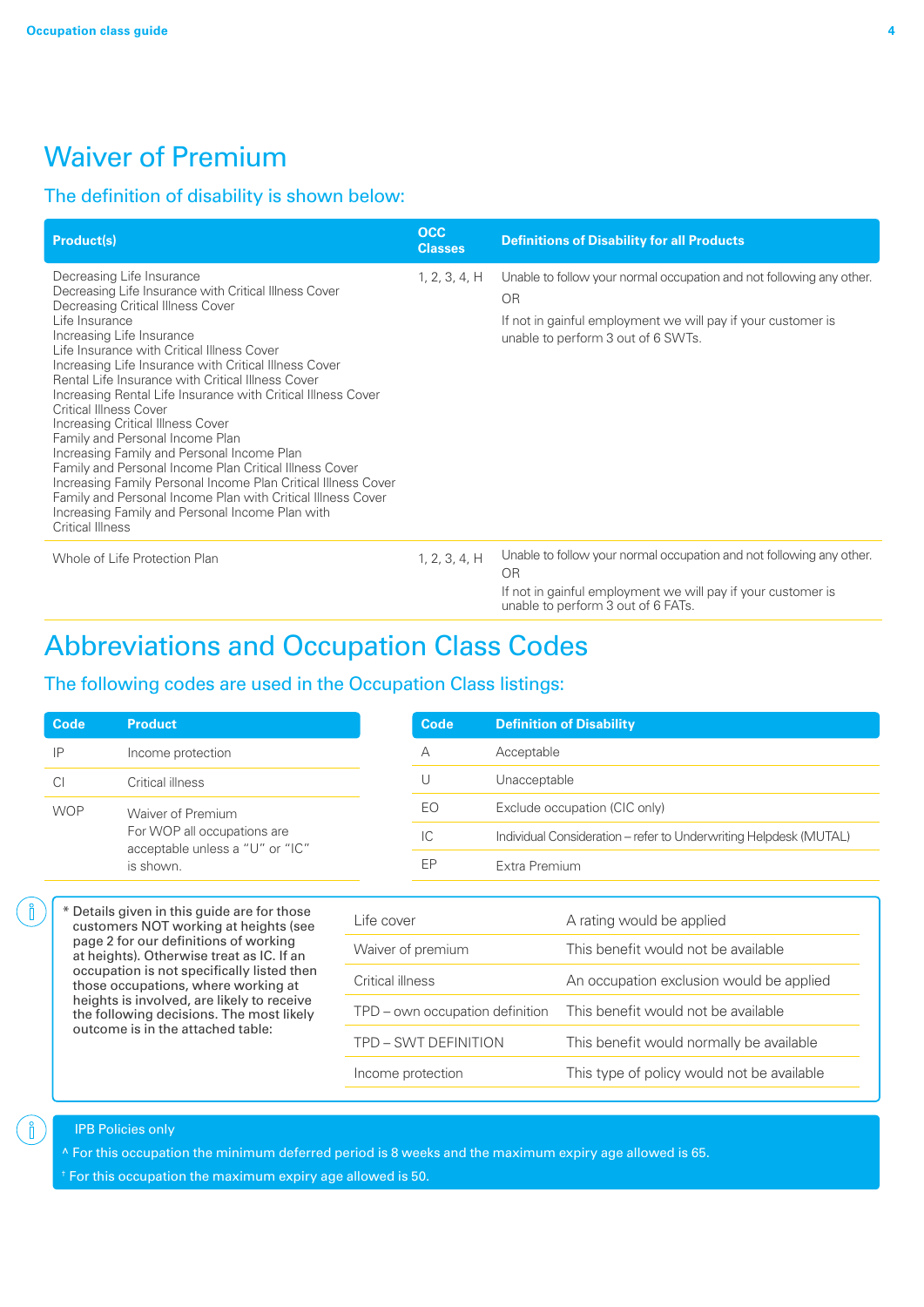| <b>Occupation/Job Title</b>                                    | <b>Occupation</b><br><b>Class</b> | Life<br><b>Cover</b>     | <b>WOP</b> | CI            | <b>CITPD</b><br><b>OWN</b> | <b>CITPD</b><br><b>SWT</b> | IP     |
|----------------------------------------------------------------|-----------------------------------|--------------------------|------------|---------------|----------------------------|----------------------------|--------|
| Accountant/Accountancy Assistant                               | $\mathbf{1}$                      | A                        | A          | А             | $\forall$                  | А                          | А      |
| Actor/Actress (No Stunt Work)                                  | 3                                 | A                        | $\cup$     | A             | U                          | A                          | U      |
| Actor/Actress (Stunt Work)                                     | 3                                 | $\overline{\mathsf{IC}}$ | $\cup$     | EO            | U                          | EO                         | U      |
| Actuary/Actuarial Assistant                                    | $\mathbf{1}$                      | А                        | А          | А             | А                          | А                          | A      |
| Acupuncturist                                                  | $\overline{2}$                    | А                        | А          | А             | А                          | А                          | А      |
| Admin. Staff/Managers (Office Type Work)                       | $\mathbf{1}$                      | А                        | А          | А             | А                          | А                          | А      |
| Advertising Agent/Clerk/Executive                              | $\mathbf{1}$                      | А                        | А          | А             | А                          | А                          | А      |
| Aerial Erector*                                                | $\overline{4}$                    | А                        | А          | А             | U                          | А                          | А      |
| Agricultural Worker                                            | $\overline{4}$                    | А                        | $\cup$     | A             | $\cup$                     | A                          | $\cup$ |
| Aircraft Engineer                                              | 3                                 | А                        | А          | А             | U                          | А                          | А      |
| Aircraft Loader                                                | $\overline{4}$                    | А                        | А          | А             | $\cup$                     | А                          | А      |
| Aircraft Maintenance and Repair                                | 3                                 | А                        | А          | A             | U                          | A                          | А      |
| Air Steward/Stewardess                                         | 3                                 | А                        | А          | А             | $\cup$                     | А                          | А      |
| Air Traffic Controller/Control Assistant/Planner               | $\mathbf{1}$                      | А                        | А          | Α             | А                          | А                          | А      |
| Airline Manager/Superintendent/Check-in Staff                  | $\mathbf{1}$                      | А                        | А          | А             | А                          | А                          | А      |
| Airline Pilot (Major Commercial Airlines)                      | 3                                 | А                        | $\cup$     | А             | $\cup$                     | А                          | U      |
| Airline Pilot (Other Airlines)                                 | 3                                 | $\overline{C}$           | $\cup$     | $\mathsf{IC}$ | $\cup$                     | $\mathsf{IC}$              | $\cup$ |
| Alarm Fitter                                                   | $\overline{4}$                    | А                        | А          | А             | U                          | А                          | А      |
| Ambulance Crew                                                 | 3                                 | А                        | А          | А             | U                          | А                          | А      |
| Ambulance Driver^                                              | 3                                 | А                        | А          | А             | $\cup$                     | А                          | А      |
| Anaesthetist                                                   | 3                                 | А                        | А          | А             | U                          | А                          | А      |
| Animal Nurse/Nursing Auxiliary                                 | $\overline{2}$                    | А                        | А          | А             | А                          | А                          | А      |
| Animal Welfare Officer                                         | $\overline{2}$                    | А                        | А          | A             | A                          | A                          | A      |
| Antique Dealer                                                 | $\overline{2}$                    | А                        | А          | А             | А                          | А                          | А      |
| Antique Restorer                                               | 3                                 | А                        | А          | Α             | $\cup$                     | А                          | А      |
| Architect                                                      | $\mathbf{1}$                      | А                        | А          | А             | А                          | А                          | A      |
| Armed Forces Member-<br>No special duties and not under orders | $\overline{4}$                    | A                        | U          | А             | U                          | А                          | U      |
| Artexer                                                        | $\overline{4}$                    | А                        | А          | А             | U                          | А                          | А      |
| Artist                                                         | 3                                 | $\mathbb A$              | $\forall$  | $\mathsf A$   | $\cup$                     | А                          | А      |
| Asbestos Worker                                                | $\overline{4}$                    | А                        | $\cup$     | EO            | $\cup$                     | EO                         | $\cup$ |
| Asphalter                                                      | $\overline{4}$                    | А                        | $\cup$     | EO            | $\cup$                     | EO                         | U      |
| Assembly Line Worker/Assembler                                 | $\overline{4}$                    | $\mathbb A$              | $\forall$  | $\mathsf A$   | $\cup$                     | А                          | А      |
| Atomic Energy Worker                                           | 3                                 | А                        | А          | А             | $\cup$                     | А                          | А      |
| Auditor                                                        | $\mathbf{1}$                      | А                        | А          | А             | А                          | А                          | А      |
| Author                                                         | 3                                 | $\mathbb A$              | $\forall$  | А             | $\cup$                     | А                          | А      |

**B**

| <b>Occupation/Job Title</b>               | <b>Occupation</b><br><b>Class</b> | <b>Life</b><br><b>Cover</b> | <b>WOP</b> | C1 | <b>CITPD</b><br><b>OWN</b> | <b>CITPD</b><br><b>SWT</b> | IP |
|-------------------------------------------|-----------------------------------|-----------------------------|------------|----|----------------------------|----------------------------|----|
| Baggage Handler                           | $\overline{4}$                    | А                           | A          | А  |                            | А                          |    |
| <b>Bailiff</b>                            | ↷                                 | А                           | А          | А  | А                          | А                          |    |
| Baker - Bakery                            | 3                                 | А                           | А          | А  |                            | А                          |    |
| Baker - In a Shop                         |                                   | А                           | A          | А  | А                          | А                          |    |
| <b>Bank Staff</b>                         |                                   | А                           | A          | А  | А                          | А                          |    |
| Bar Manager/Manageress/Staff/Steward(ess) | $\overline{4}$                    | А                           | A          | А  |                            | А                          |    |
| <b>Barber</b>                             | ⌒                                 | А                           | A          | А  | А                          | А                          |    |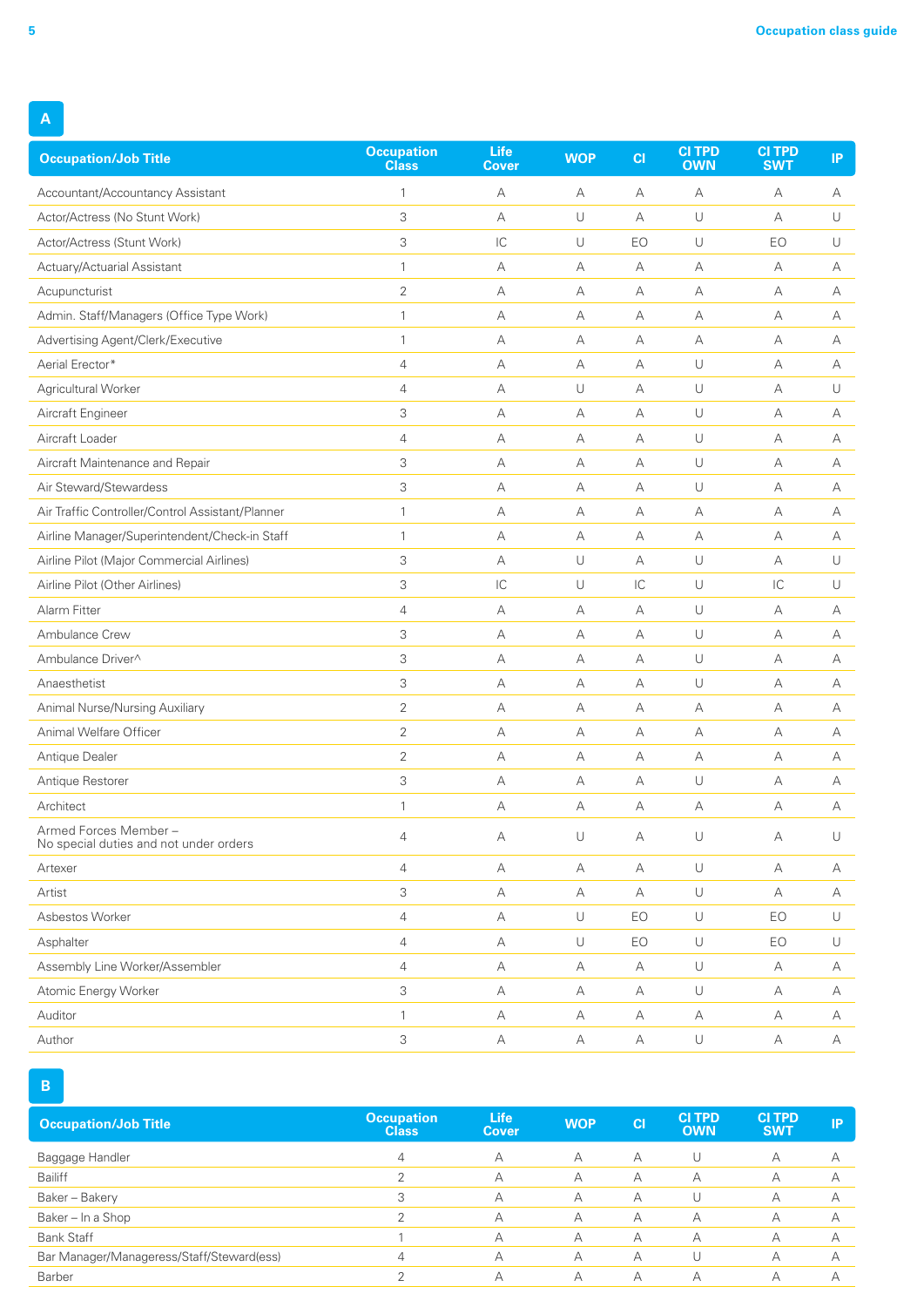| <b>Occupation/Job Title</b>               | <b>Occupation</b><br><b>Class</b> | Life<br><b>Cover</b> | <b>WOP</b> | CI | <b>CITPD</b><br><b>OWN</b> | <b>CI TPD</b><br><b>SWT</b> | IP        |
|-------------------------------------------|-----------------------------------|----------------------|------------|----|----------------------------|-----------------------------|-----------|
| <b>Barrister</b>                          |                                   | A                    | A          | А  | А                          | А                           | А         |
| Beautician/Beauty Therapist               | $\overline{2}$                    | А                    | А          | А  | А                          | А                           | А         |
| Bed and Breakfast Proprietor              | 3                                 | $\forall$            | А          | A  | $\cup$                     | А                           | A         |
| <b>Bingo Hall Attendant/Caller</b>        | 3                                 | А                    | А          | A  | U                          | A                           | A         |
| Biochemist                                | $\mathbf{1}$                      | $\forall$            | A          | А  | A                          | А                           | A         |
| Blacksmith                                | $\overline{4}$                    | $\forall$            | A          | A  | $\cup$                     | A                           | A         |
| <b>Boat Builder</b>                       | 4                                 | А                    | А          | А  | U                          | А                           | A         |
| Bookkeeper                                | $\mathbf{1}$                      | А                    | А          | А  | А                          | А                           | A         |
| Bookmaker                                 |                                   |                      |            |    |                            |                             |           |
| - No On-Course Work                       | $\overline{2}$                    | А                    | А          | А  | А                          | А                           | А         |
| - On-Course Work                          | 3                                 | А                    | U          | A  | U                          | А                           | U         |
| Box Office Clerk - Cinema or Theatre      | $\overline{2}$                    | $\forall$            | A          | A  | $\forall$                  | A                           | A         |
| Breakdown Recovery Patrolman^             | 3                                 | $\forall$            | A          | А  | $\cup$                     | A                           | А         |
| <b>Brewery Worker</b>                     | $\overline{2}$                    | $\forall$            | A          | А  | A                          | А                           | А         |
| Bricklayer*                               | $\overline{4}$                    | А                    | А          | А  | U                          | А                           | A         |
| Bricklayer's Mate*                        | $\overline{4}$                    | А                    | $\cup$     | A  | $\cup$                     | A                           | U         |
| Builder*                                  | $\overline{4}$                    | А                    | А          | A  | $\cup$                     | A                           | A         |
| Builder's Mate*                           | $\overline{4}$                    | $\forall$            | A          | А  | $\cup$                     | A                           | A         |
| <b>Building Contractor</b>                | $\overline{4}$                    | $\forall$            | A          | A  | $\cup$                     | A                           | A         |
| Building Inspector/Technician             | $\overline{2}$                    | $\forall$            | А          | А  | А                          | А                           | A         |
| <b>Building Site Foreman</b>              | $\overline{4}$                    | А                    | А          | A  | $\cup$                     | А                           | A         |
| <b>Building Site Manager</b>              | 3                                 | А                    | A          | A  | U                          | A                           | $\forall$ |
| <b>Building Society Manager and Staff</b> | $\mathbf{1}$                      | $\overline{A}$       | A          | A  | $\forall$                  | $\overline{A}$              | $\forall$ |
| <b>Building Surveyor</b>                  | $\mathbf{1}$                      | А                    | А          | А  | А                          | А                           | A         |
| <b>Bulldozer Driver</b>                   | $\overline{4}$                    | А                    | U          | A  | U                          | А                           | U         |
| <b>Butcher</b>                            |                                   |                      |            |    |                            |                             |           |
| - Shop Work Only                          | $\overline{2}$                    | A                    | А          | А  | А                          | А                           | А         |
| - Otherwise                               | $\overline{4}$                    | A                    | A          | A  | $\cup$                     | A                           | A         |
| Bus Driver^                               | 3                                 | А                    | А          | A  | $\cup$                     | А                           | A         |
| <b>Business Analyst/Consultant</b>        | 1                                 | А                    | А          | А  | A                          | А                           | А         |
| Buyer (Retail)                            | $\mathbf{1}$                      | $\overline{A}$       | A          | A  | $\forall$                  | A                           | А         |

# **C**

| <b>Occupation/Job Title</b>                                | <b>Occupation</b><br><b>Class</b> | <b>Life</b><br><b>Cover</b> | <b>WOP</b> | C1 | <b>CITPD</b><br><b>OWN</b> | <b>CITPD</b><br><b>SWT</b> | IP. |
|------------------------------------------------------------|-----------------------------------|-----------------------------|------------|----|----------------------------|----------------------------|-----|
| C.A.D. Designer                                            |                                   | А                           | A          | А  | А                          | А                          | А   |
| Cabin Crew (Airline)                                       | 3                                 | А                           | $\forall$  | А  | U                          | A                          | А   |
| Cafe Owner/Proprietor (Licensed Premises)                  | 4                                 | А                           | $\forall$  | А  | U                          | А                          | А   |
| Cafe Owner/Proprietor (Unlicensed)                         | 2                                 | А                           | A          | А  | A                          | А                          | A   |
| Cafe (Unlicensed)<br>- Assistant/Cashier/Worker/Supervisor | $\overline{2}$                    | $\forall$                   | A          | А  | А                          | A                          | А   |
| Call Centre Operator/Manager                               | и                                 | $\overline{A}$              | A          | А  | А                          | A                          | А   |
| Camera Operator                                            | 2                                 | А                           | $\forall$  | А  | А                          | A                          | A   |
| Canine Beautician                                          | $\overline{2}$                    | А                           | A          | А  | А                          | А                          | А   |
| Canteen Assistant/Supervisor                               | $\overline{2}$                    | $\forall$                   | $\forall$  | A  | $\overline{A}$             | A                          | А   |
| Car Mechanic                                               | 3                                 | $\overline{A}$              | A          | А  | U                          | A                          | A   |
| Car Salesperson                                            | 2                                 | А                           | A          | А  | А                          | А                          | A   |
| Car Valet                                                  | 3                                 | А                           | $\forall$  | А  | U                          | A                          | A   |
| Care Worker (including Residential)                        | 3                                 | $\overline{A}$              | A          | А  | U                          | A                          | А   |
| Caretaker, Janitor                                         | 3                                 | А                           | $\forall$  | А  | U                          | А                          | A   |
| Carpenter*                                                 | 4                                 | A                           | $\forall$  | A  | U                          | А                          | А   |
| Carpet Cleaner                                             | 4                                 | $\forall$                   | U          | А  | U                          | A                          | U   |
| Carpet Fitter                                              | 4                                 | $\overline{A}$              | $\forall$  | А  | U                          | A                          | A   |
| Carriage Cleaner                                           | 4                                 | A                           | U          | А  | U                          | A                          | U   |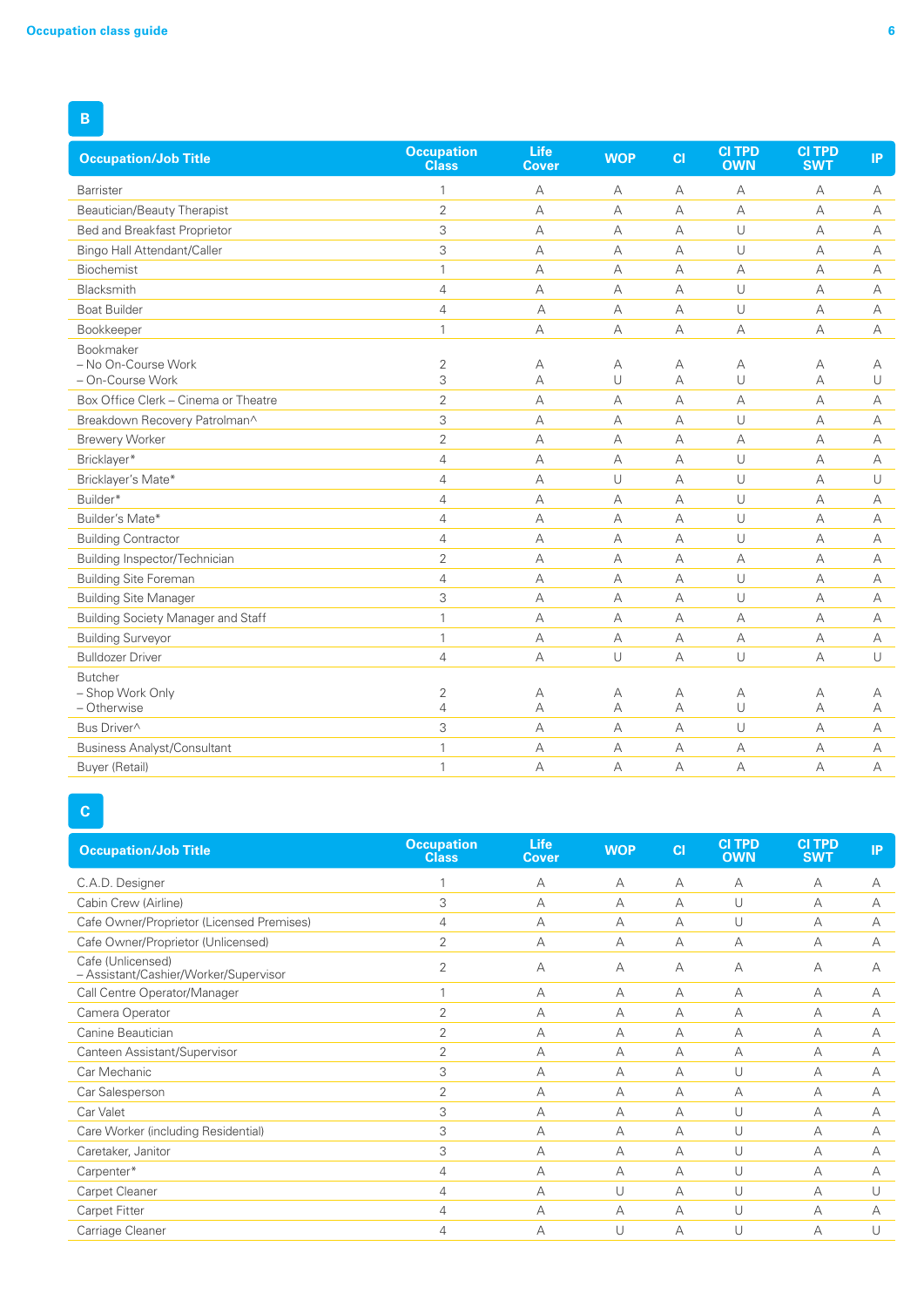| <b>Occupation/Job Title</b>                                                                                                                                  | <b>Occupation</b><br><b>Class</b> | Life<br><b>Cover</b> | <b>WOP</b> | CI | <b>CI TPD</b><br><b>OWN</b> | <b>CI TPD</b><br><b>SWT</b> | IP |
|--------------------------------------------------------------------------------------------------------------------------------------------------------------|-----------------------------------|----------------------|------------|----|-----------------------------|-----------------------------|----|
| Cashier                                                                                                                                                      |                                   |                      |            |    |                             |                             |    |
| - Bank or Building Society                                                                                                                                   | $\mathbf{1}$                      | А                    | А          | А  | А                           | А                           | А  |
| - Otherwise                                                                                                                                                  | $\overline{2}$                    | А                    | A          | А  | А                           | А                           | А  |
| Casino Steward/Stewardess                                                                                                                                    | 3                                 | А                    | А          | А  | $\cup$                      | А                           | А  |
| <b>CCTV</b> Installer                                                                                                                                        | 3                                 | А                    | А          | А  | U                           | А                           | А  |
| <b>CCTV Operator</b>                                                                                                                                         | $\mathbf{1}$                      | А                    | А          | А  | А                           | А                           | А  |
| Cemetery Attendant                                                                                                                                           | 4                                 | А                    | А          | А  | $\cup$                      | А                           | А  |
| Caterer/Catering Assistant                                                                                                                                   | $\overline{2}$                    | А                    | А          | А  | А                           | А                           | А  |
| Chambermaid                                                                                                                                                  | 3                                 | А                    | A          | A  | $\cup$                      | A                           | А  |
| Chandler                                                                                                                                                     | $\overline{2}$                    | А                    | А          | А  | А                           | А                           | А  |
| Chartered Surveyor                                                                                                                                           | $\mathbf{1}$                      | А                    | $\forall$  | А  | А                           | А                           | А  |
| Chauffeur^                                                                                                                                                   | 3                                 | А                    | A          | А  | $\cup$                      | А                           | А  |
| Checkout Operator                                                                                                                                            | $\overline{2}$                    | А                    | А          | А  | A                           | А                           | А  |
| Chef (including Head Chef)                                                                                                                                   | $\overline{2}$                    | А                    | А          | А  | А                           | А                           | А  |
| <b>Chemical Engineer</b>                                                                                                                                     | 3                                 | А                    | $\forall$  | А  | $\cup$                      | А                           | А  |
| Chemist (Not Shop, Mining or Research Work)                                                                                                                  | $\mathbf{1}$                      | А                    | А          | А  | А                           | А                           | А  |
| Chemist (Shop, Mining or Research Work)                                                                                                                      | $\overline{2}$                    | А                    | A          | A  | $\forall$                   | A                           | А  |
| Child Carer/Childminder                                                                                                                                      | 3                                 | А                    | А          | А  | U                           | А                           | А  |
| Child Protection Officer                                                                                                                                     | $\mathbf{1}$                      | А                    | $\forall$  | А  | А                           | А                           | А  |
| Chimney Sweep                                                                                                                                                | 3                                 | А                    | А          | А  | U                           | А                           | А  |
| Chiropodist                                                                                                                                                  | 2                                 | А                    | А          | А  | А                           | А                           | А  |
| Chiropractor                                                                                                                                                 | $\overline{2}$                    | А                    | А          | А  | А                           | А                           | А  |
| Chocolatier                                                                                                                                                  | $\overline{2}$                    | А                    | А          | А  | А                           | А                           | А  |
| Cinema Worker                                                                                                                                                | $\overline{2}$                    | А                    | А          | А  | А                           | А                           | А  |
| Civil Engineer                                                                                                                                               | $\mathbf{1}$                      | А                    | A          | А  | А                           | A                           | А  |
| Civil Servant (Office-based)                                                                                                                                 | $\mathbf{1}$                      | А                    | А          | А  | А                           | А                           | А  |
| Claims Adjuster/Assessor                                                                                                                                     | $\mathbf{1}$                      | А                    | $\forall$  | А  | А                           | А                           | А  |
| Classroom Assistant                                                                                                                                          | 3                                 | А                    | А          | А  | $\cup$                      | А                           | А  |
| Cleaner - Asbestos                                                                                                                                           | 4                                 | А                    | U          | EO | $\cup$                      | EO                          | U  |
| Cleaner (Domestic/Hospital/Office/Industrial Premises -<br>Internal Only)                                                                                    | 4                                 | А                    | $\cup$     | А  | $\cup$                      | А                           | U  |
| Clergyman/woman                                                                                                                                              | $\mathbf{1}$                      | А                    | А          | А  | А                           | А                           | А  |
| Clerical Assistant/Officer/Worker                                                                                                                            | $\mathbf{1}$                      | А                    | A          | А  | А                           | А                           | А  |
| Cloakroom Attendant                                                                                                                                          | 3                                 | А                    | А          | А  | U                           | А                           | А  |
| Clock and Watch Maker/Repairer                                                                                                                               | 3                                 | А                    | А          | А  | $\cup$                      | А                           | А  |
| <b>Clothing Designer</b><br>- Doing Office-Type Work in an office environment for<br>at least 75% of a typical working day                                   | 1                                 | А                    | А          | А  | А                           | А                           | А  |
| - Otherwise                                                                                                                                                  | 3                                 | А                    | А          | А  | U                           | А                           | А  |
| Club Manager                                                                                                                                                 | 4                                 | А                    | А          | А  | $\cup$                      | А                           | А  |
| Club Proprietor/Steward(ess)                                                                                                                                 | $\overline{4}$                    | А                    | А          | A  | $\cup$                      | А                           | А  |
| Coach Driver^                                                                                                                                                | 3                                 | А                    | А          | А  | $\cup$                      | А                           | А  |
| Coal Merchant (Administrative)                                                                                                                               | $\mathbf{1}$                      | А                    | А          | А  | А                           | А                           | А  |
| Coal Merchant (Manual)                                                                                                                                       | $\overline{4}$                    | А                    | А          | А  | $\cup$                      | А                           | А  |
| Coal Miner - See Miner                                                                                                                                       |                                   |                      |            |    |                             |                             |    |
| Coast Guard                                                                                                                                                  | 3                                 | А                    | А          | А  | $\cup$                      | А                           | А  |
| Commodity Broker/Jobber                                                                                                                                      | $\mathbf{1}$                      | А                    | А          | А  | А                           | А                           | А  |
| <b>Community Worker</b>                                                                                                                                      | 3                                 | А                    | A          | А  | U                           | А                           | А  |
| Company Director<br>- If doing Office-Type Work in an office environment for<br>at least 75% of a typical working day                                        | 1                                 | А                    | А          | А  | А                           | А                           | А  |
| - Otherwise outcome likely to be as listed unless<br>the specific job title that reflects the nature and the<br>environment of the work is listed separately | 3                                 | А                    | А          | А  | U                           | А                           | А  |
| Compliance Manager                                                                                                                                           | $\mathbf{1}$                      | А                    | А          | А  | А                           | А                           | А  |
| Computer Analyst/Consultant/Programmer/<br>Services Manager/Software Engineer                                                                                | $\mathbf{1}$                      | А                    | А          | А  | А                           | А                           | А  |
| Computer Engineer                                                                                                                                            | 3                                 | А                    | А          | А  | $\cup$                      | А                           | А  |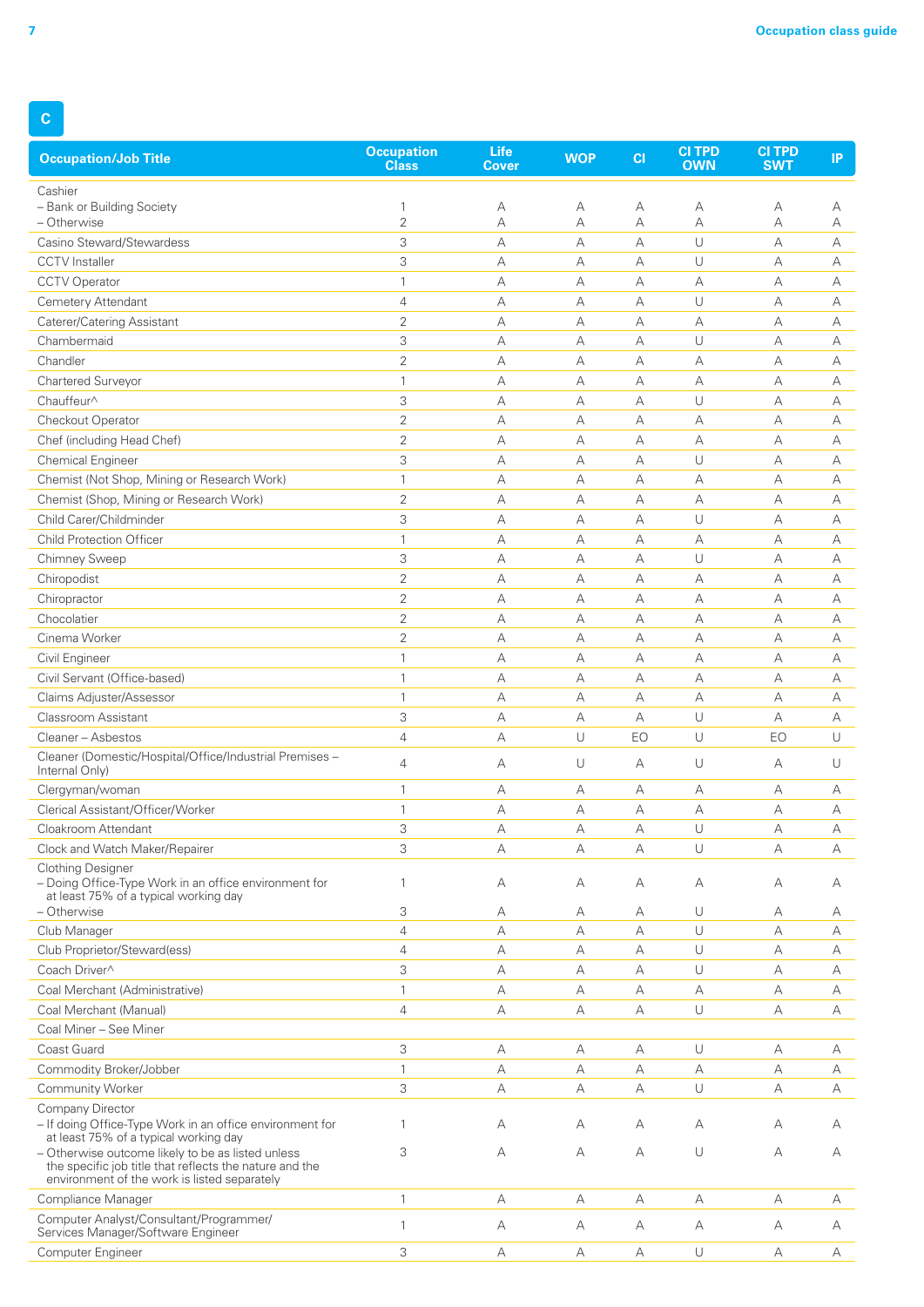### **C**

| <b>Occupation/Job Title</b>                                   | <b>Occupation</b><br><b>Class</b> | <b>Life</b><br><b>Cover</b> | <b>WOP</b> | C1        | <b>CI TPD</b><br><b>OWN</b> | <b>CI TPD</b><br><b>SWT</b> | <b>IP</b> |
|---------------------------------------------------------------|-----------------------------------|-----------------------------|------------|-----------|-----------------------------|-----------------------------|-----------|
| Concrete Operative (Erector/Finisher)                         | 4                                 | A                           | А          | $\forall$ | U                           | A                           | А         |
| Conductor - Train Crew - Railways                             | 3                                 | A                           | А          | A         | U                           | A                           | А         |
| Construction worker - See Builder                             |                                   |                             |            |           |                             |                             |           |
| Consultant<br>- Hospital (No Surgery)<br>- Hospital (Surgeon) | 3                                 | А<br>А                      | А<br>А     | A<br>А    | А<br>U                      | А<br>A                      | А         |
| Cook - See Chef                                               |                                   |                             |            |           |                             |                             |           |
| Crane Driver*                                                 | 4                                 | A                           | U          | EO        | U                           | EO                          |           |
| Court Usher                                                   |                                   | А                           | А          | А         | А                           | $\forall$                   | А         |
| Cricket Player (Professional)                                 | 4                                 | А                           | U          | А         | U                           | А                           |           |
| Customs and Excise Officer - Port Control                     |                                   | A                           | А          | А         | А                           | А                           | А         |
| Customs and Excise Officer - Investigative Work               |                                   | А                           | А          | А         | А                           | А                           | А         |
| Customer Services Agent/Supervisor/Manager                    |                                   | А                           | А          | А         | А                           | А                           | А         |

#### **D**

| <b>Occupation/Job Title</b>                                                                                                                                     | <b>Occupation</b><br><b>Class</b> | <b>Life</b><br><b>Cover</b> | <b>WOP</b> | CI             | <b>CI TPD</b><br><b>OWN</b> | <b>CITPD</b><br><b>SWT</b> | IP.            |
|-----------------------------------------------------------------------------------------------------------------------------------------------------------------|-----------------------------------|-----------------------------|------------|----------------|-----------------------------|----------------------------|----------------|
| Dance Teacher                                                                                                                                                   | 3                                 | А                           | U          | А              | U                           | А                          | $\cup$         |
| Dancer                                                                                                                                                          | 3                                 | А                           | U          | A              | $\cup$                      | A                          | $\cup$         |
| Darts Player (Professional)                                                                                                                                     | $\overline{4}$                    | A                           | U          | A              | $\cup$                      | А                          | IC             |
| Debt Collector                                                                                                                                                  | 3                                 | А                           | $\forall$  | А              | U                           | А                          | $\overline{A}$ |
| Delivery Driver^                                                                                                                                                | 3                                 | А                           | А          | А              | U                           | А                          | A              |
| Dental Nurse                                                                                                                                                    | 3                                 | А                           | А          | A              | U                           | A                          | A              |
| Dentist or Dental Assistant/Auxiliary/<br>Consultant/Hygienist                                                                                                  | 3                                 | А                           | А          | А              | $\cup$                      | А                          | А              |
| <b>Detention Centre Warden</b>                                                                                                                                  | 3                                 | А                           | А          | A              | U                           | A                          | A              |
| Dietician                                                                                                                                                       | $\mathbf{1}$                      | А                           | А          | A              | A                           | А                          | A              |
| Digger Driver                                                                                                                                                   | $\overline{4}$                    | А                           | U          | A              | U                           | A                          | $\cup$         |
| Dinner Lady                                                                                                                                                     | $\overline{2}$                    | А                           | А          | A              | A                           | A                          | A              |
| Director<br>- Doing Office-Type Work in an office environment for<br>at least 75% of a typical working day<br>- Otherwise outcome likely to be as listed unless | 1<br>3                            | А<br>А                      | А<br>А     | А<br>А         | А<br>U                      | А<br>А                     | А<br>А         |
| the specific job title that reflects the nature and the<br>environment of the work is listed separately                                                         |                                   |                             |            |                |                             |                            |                |
| Diver/Instructor                                                                                                                                                | $\overline{4}$                    | C                           | U          | IC             | $\cup$                      | C                          | $\cup$         |
| Docker                                                                                                                                                          | $\overline{4}$                    | А                           | U          | $\overline{A}$ | U                           | A                          | $\cup$         |
| Doctor (Not Surgeon/Anaesthetist and Not<br>Armed Forces)                                                                                                       | $\overline{2}$                    | A                           | A          | А              | А                           | А                          | А              |
| Doctor (Surgeon/Anaesthetist and Not Armed Forces)                                                                                                              | 3                                 | A                           | A          | A              | $\cup$                      | А                          | A              |
| Dog Breeder                                                                                                                                                     | $\overline{2}$                    | А                           | А          | A              | A                           | А                          | A              |
| Dog Walker                                                                                                                                                      | 3                                 | А                           | $\forall$  | A              | U                           | А                          | A              |
| Door and Window - Assembler/Installer/Fitter                                                                                                                    | $\overline{4}$                    | А                           | A          | A              | $\cup$                      | А                          | A              |
| Double Glazing - Assembler/Installer/Fitter                                                                                                                     | $\overline{4}$                    | А                           | А          | $\overline{A}$ | $\cup$                      | A                          | A              |
| Drain Cleaner                                                                                                                                                   | 4                                 | A                           | U          | EO             | U                           | EO                         | $\cup$         |
| Driver - Not Heavy Plant or Construction^                                                                                                                       | $\overline{4}$                    | А                           | $\forall$  | A              | U                           | A                          | A              |
| Driving Examiner/Instructor^                                                                                                                                    | 3                                 | А                           | А          | $\overline{A}$ | $\cup$                      | A                          | $\overline{A}$ |
| Dry Cleaning Shop Owner/Staff                                                                                                                                   | 3                                 | A                           | А          | $\overline{A}$ | $\cup$                      | A                          | $\overline{A}$ |
| Dustman                                                                                                                                                         | $\overline{4}$                    | A                           | U          | EO             | U                           | EO                         | $\cup$         |
|                                                                                                                                                                 |                                   |                             |            |                |                             |                            |                |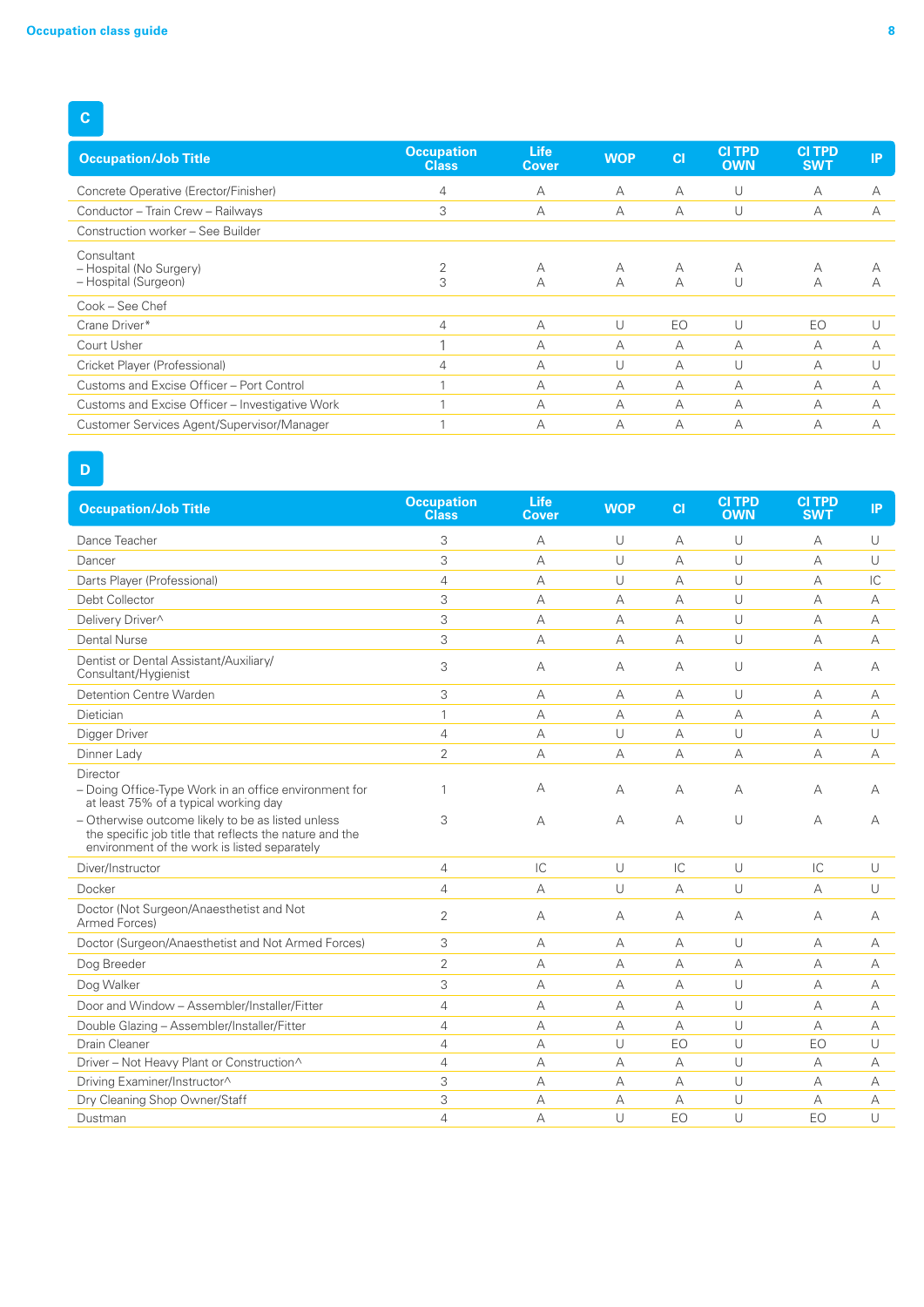| <b>Occupation/Job Title</b>                                                                                                                                   | <b>Occupation</b><br><b>Class</b> | <b>Life</b><br><b>Cover</b> | <b>WOP</b>     | CI | <b>CITPD</b><br><b>OWN</b> | <b>CITPD</b><br><b>SWT</b> | IP        |
|---------------------------------------------------------------------------------------------------------------------------------------------------------------|-----------------------------------|-----------------------------|----------------|----|----------------------------|----------------------------|-----------|
| Ecologist                                                                                                                                                     |                                   | А                           | А              | А  | А                          | A                          | А         |
| Economist                                                                                                                                                     |                                   | А                           | A              | А  | $\overline{A}$             | A                          | А         |
| Editor - Publishing                                                                                                                                           |                                   | А                           | $\forall$      | А  | $\overline{A}$             | A                          | А         |
| <b>Electrical Engineer</b>                                                                                                                                    | 3                                 | А                           | A              | A  | U                          | A                          | А         |
| Electrical Supply (Linesman)                                                                                                                                  | 4                                 | А                           | A              | А  | U                          | А                          | A         |
| <b>Electrical Technician</b>                                                                                                                                  | 3                                 | А                           | A              | А  | U                          | A                          | А         |
| Electrician - including Domestic Electrician                                                                                                                  | 3                                 | А                           | А              | А  | U                          | А                          | А         |
| Electronics Assembler/Fitter/Installer/Repairer                                                                                                               | 3                                 | А                           | A              | А  | U                          | A                          | А         |
| Electroplater                                                                                                                                                 | 4                                 | А                           | A              | А  | U                          | А                          | $\forall$ |
| Enameller                                                                                                                                                     | 3                                 | А                           | $\forall$      | А  | U                          | A                          | A         |
| Engineer                                                                                                                                                      |                                   |                             |                |    |                            |                            |           |
| - Armed Forces (See Armed Forces)                                                                                                                             |                                   |                             |                |    |                            |                            |           |
| - Doing Office-Type Work in an office environment for<br>at least 75% of a typical working day                                                                |                                   | А                           | $\forall$      | A  | А                          | А                          | А         |
| - Otherwise outcome likely to be as listed unless<br>the specific job title that reflects the nature and<br>environment of the work done is listed separately | 3                                 | А                           | A              | А  | U                          | А                          | А         |
| Engineering Technician                                                                                                                                        | 3                                 | $\forall$                   | $\overline{A}$ | A  | U                          | A                          | $\forall$ |
| Environmental Health Officer                                                                                                                                  |                                   | А                           | A              | A  | A                          | A                          | А         |
| <b>Estate Agent</b>                                                                                                                                           |                                   | А                           | $\forall$      | А  | $\forall$                  | А                          | А         |
| Event Organiser/Manager                                                                                                                                       | $\overline{2}$                    | А                           | А              | А  | A                          | А                          | А         |
| <b>Excavator Driver</b>                                                                                                                                       | 4                                 | А                           | U              | А  | U                          | А                          | U         |

**F**

| <b>Occupation/Job Title</b>                                                                    | <b>Occupation</b><br><b>Class</b> | <b>Life</b><br><b>Cover</b> | <b>WOP</b> | CI | <b>CI TPD</b><br><b>OWN</b> | <b>CI TPD</b><br><b>SWT</b> | IP.       |
|------------------------------------------------------------------------------------------------|-----------------------------------|-----------------------------|------------|----|-----------------------------|-----------------------------|-----------|
| Fabricator                                                                                     | 4                                 | А                           | A          | А  | $\cup$                      | А                           | A         |
| Factory Inspector                                                                              | 3                                 | $\overline{A}$              | $\forall$  | А  | U                           | A                           | $\forall$ |
| <b>Factory Manager</b>                                                                         |                                   |                             |            |    |                             |                             |           |
| - No Manual Work                                                                               | $\overline{2}$                    | A                           | А          | А  | A                           | А                           | А         |
| - Some Manual Work                                                                             | 4                                 | А                           | А          | А  | U                           | А                           | А         |
| Factory Worker                                                                                 | $\overline{4}$                    | А                           | $\forall$  | А  | U                           | A                           | $\forall$ |
| Farm Labourer/Worker                                                                           | $\overline{4}$                    | А                           | $\cup$     | А  | U                           | А                           | U         |
| Farm Manager                                                                                   | $\overline{2}$                    | $\forall$                   | $\forall$  | А  | $\overline{A}$              | А                           | A         |
| Farm Owner                                                                                     | 3                                 | А                           | $\forall$  | А  | U                           | А                           | A         |
| Farmer                                                                                         | 3                                 | $\forall$                   | $\forall$  | A  | $\cup$                      | A                           | A         |
| Fashion Designer (including Accessories)                                                       |                                   |                             |            |    |                             |                             |           |
| - Doing Office-Type Work in an office environment for<br>at least 75% of a typical working day | 1                                 | А                           | А          | А  | А                           | А                           | А         |
| - Otherwise                                                                                    | 3                                 | А                           | А          | А  | U                           | А                           | А         |
| Fence Erector                                                                                  | $\overline{4}$                    | $\forall$                   | $\forall$  | А  | U                           | A                           | $\forall$ |
| Fibreglass Worker                                                                              | $\overline{4}$                    | $\overline{A}$              | $\cup$     | А  | U                           | A                           | U         |
| Film Director/Producer/Writer                                                                  | 3                                 | $\forall$                   | A          | А  | U                           | A                           | $\forall$ |
| Film Editor                                                                                    | $\mathbf{1}$                      | A                           | A          | A  | A                           | A                           | $\forall$ |
| Finance Broker/Director/Manager                                                                | $\mathbf{1}$                      | $\forall$                   | A          | А  | A                           | A                           | А         |
| Financial Adviser/Controller                                                                   | $\mathbf{1}$                      | A                           | A          | A  | A                           | A                           | A         |
| <b>Financial Analyst</b>                                                                       | $\mathbf{1}$                      | $\overline{A}$              | A          | A  | А                           | А                           | $\forall$ |
| Firefighter (Includes Using Aerial Platform)                                                   | $\overline{4}$                    | $\forall$                   | $\forall$  | EO | $\cup$                      | EO                          | A         |
| Fire Investigator/Fire Prevention Officer                                                      | $\overline{2}$                    | $\forall$                   | A          | A  | $\overline{A}$              | А                           | A         |
| Fire Service - Senior Officer                                                                  | 3                                 | $\forall$                   | $\forall$  | A  | $\cup$                      | A                           | $\forall$ |
| Fish and Chip Shop Owner/Worker                                                                | $\overline{2}$                    | А                           | A          | А  | $\overline{A}$              | А                           | А         |
| <b>Fish Farmer</b>                                                                             | 3                                 | A                           | A          | А  | $\cup$                      | A                           | A         |
| Fisherman                                                                                      | $\overline{4}$                    | IC                          | $\cup$     | IC | $\cup$                      | IC                          | $\cup$    |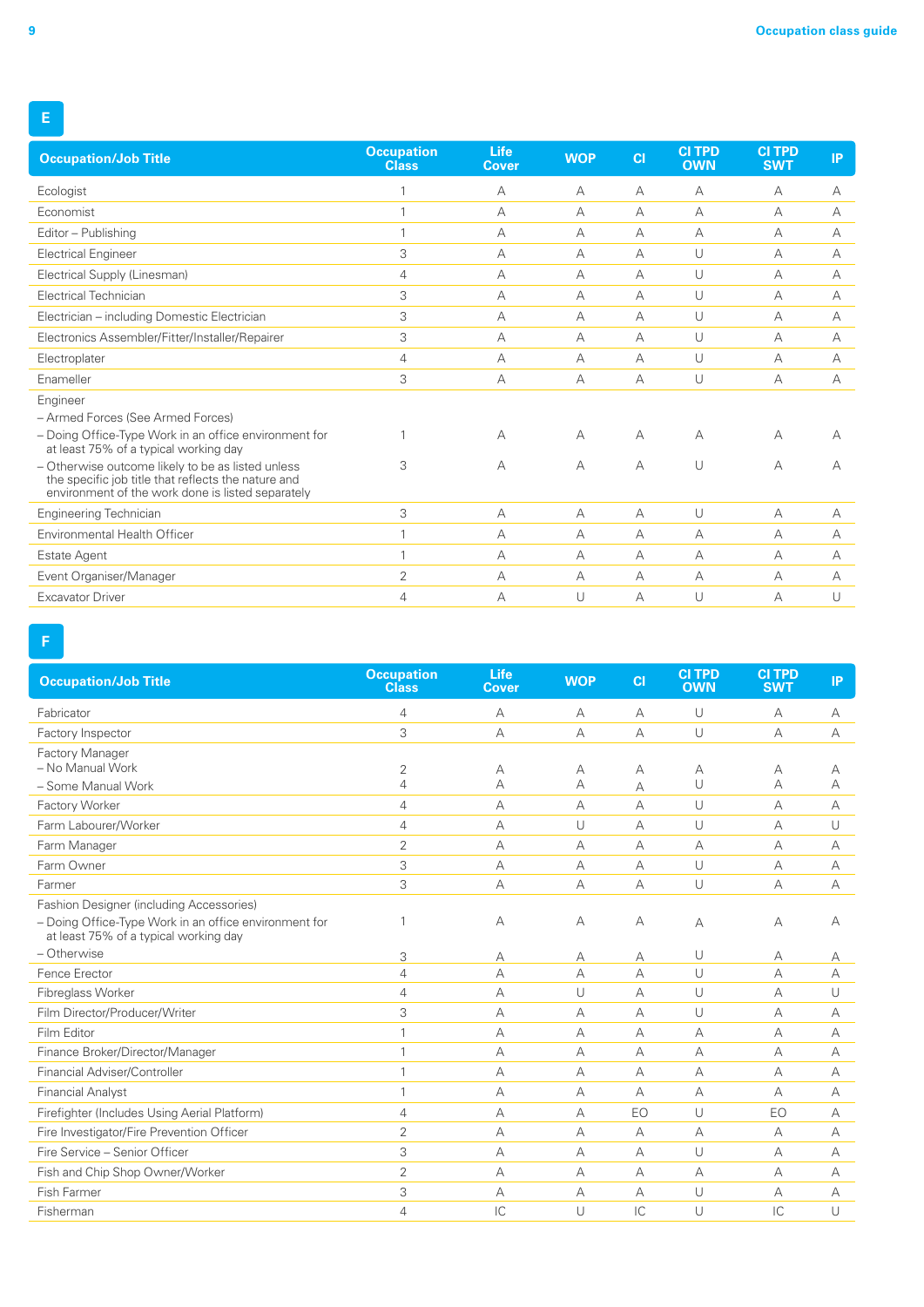| <b>Occupation/Job Title</b>       | <b>Occupation</b><br><b>Class</b> | <b>Life</b><br><b>Cover</b> | <b>WOP</b> | CI | <b>CI TPD</b><br><b>OWN</b> | <b>CI TPD</b><br><b>SWT</b> | IP        |
|-----------------------------------|-----------------------------------|-----------------------------|------------|----|-----------------------------|-----------------------------|-----------|
| Fishmonger                        | 2                                 | А                           | А          | А  | $\overline{A}$              | A                           | A         |
| Fitness Instructor <sup>†</sup>   | 3                                 | А                           | А          | А  | U                           | A                           | А         |
| Fitter/Fitter's mate - usually    | $\overline{4}$                    | А                           | А          | А  | U                           | A                           | А         |
| Flight Attendant                  | 3                                 | $\forall$                   | $\forall$  | А  | U                           | A                           | А         |
| Floor Layer                       | $\overline{4}$                    | А                           | А          | A  | U                           | A                           | U         |
| Floor Tiler                       | 3                                 | А                           | A          | А  | U                           | A                           | $\forall$ |
| Flooring Contractor               | $\overline{4}$                    | A                           | А          | A  | U                           | A                           | А         |
| Florist                           | $\overline{2}$                    | A                           | А          | А  | A                           | A                           | $\forall$ |
| Flying Instructor                 | 3                                 | IC                          | $\cup$     | IC | U                           | IC                          | U         |
| Food Process Worker               | $\overline{2}$                    | А                           | А          | А  | A                           | A                           | А         |
| Football Coach                    | 3                                 | A                           | A          | A  | U                           | A                           | A         |
| Football Player (Professional)    | $\overline{4}$                    | А                           | U          | A  | U                           | A                           | U         |
| Forecourt Attendant               | 3                                 | A                           | A          | A  | $\cup$                      | $\forall$                   | $\forall$ |
| Forest Worker                     | 4                                 | A                           | U          | A  | U                           | A                           | $\cup$    |
| Forestry Officer                  | $\overline{2}$                    | А                           | А          | А  | $\overline{A}$              | A                           | A         |
| Forklift Truck Driver^            | 3                                 | А                           | A          | A  | U                           | A                           | A         |
| Foundry Worker                    | $\overline{4}$                    | A                           | U          | А  | U                           | A                           | $\cup$    |
| <b>Funeral Director</b>           | $\overline{ }$                    | A                           | А          | А  | $\forall$                   | A                           | A         |
| Furniture Maker/Polisher/Restorer | 4                                 | A                           | A          | А  | U                           | A                           | А         |
| Furniture Remover                 | 4                                 | А                           | U          | А  | U                           | A                           | U         |

# **G**

| <b>Occupation/Job Title</b>                  | <b>Occupation</b><br><b>Class</b> | <b>Life</b><br><b>Cover</b> | <b>WOP</b> | CI | <b>CI TPD</b><br><b>OWN</b> | <b>CITPD</b><br><b>SWT</b> | IP |
|----------------------------------------------|-----------------------------------|-----------------------------|------------|----|-----------------------------|----------------------------|----|
| Galvaniser                                   | 4                                 | A                           | A          | А  | U                           | А                          | А  |
| Garage Manager/Proprietor - no Manual Work   | 2                                 | $\forall$                   | A          | A  | А                           | А                          | А  |
| Garage Manager/Proprietor - Some Manual Work | 3                                 | A                           | A          | A  | U                           | А                          | А  |
| Garage Tyre/Exhaust Fitter                   | 4                                 | $\forall$                   | A          | А  | U                           | А                          | А  |
| Gardener                                     | 3                                 | $\forall$                   | A          | A  | U                           | А                          | А  |
| Gas Engineer                                 | 3                                 | A                           | $\forall$  | A  | U                           | А                          | А  |
| Gas Fitter                                   | 3                                 | A                           | A          | A  | U                           | A                          | А  |
| <b>General Practitioner</b>                  | 2                                 | A                           | $\forall$  | А  | А                           | А                          | А  |
| Glass Worker/Cutter/Finisher                 | 4                                 | $\forall$                   | $\forall$  | А  | U                           | А                          | А  |
| Glazier                                      | $\overline{4}$                    | $\forall$                   | A          | A  | U                           | A                          | А  |
| Golf Player (Professional)                   | $\overline{4}$                    | $\forall$                   | $\cup$     | A  | U                           | A                          | U  |
| Graphic Designer                             | $\overline{ }$                    | $\forall$                   | A          | А  | А                           | А                          | А  |
| Greengrocer                                  | 2                                 | $\forall$                   | A          | A  | А                           | А                          | А  |
| Groundsman                                   | 3                                 | $\forall$                   | A          | A  | U                           | А                          | А  |
| Groundworker                                 | 4                                 | $\forall$                   | U          | EO | U                           | EO                         | U  |
| Guest House Proprietor                       | 3                                 | A                           | A          | A  | U                           | А                          | А  |
| Gynaecologist                                | 3                                 | A                           | A          | А  | U                           | А                          | А  |

### **H**

| <b>Occupation/Job Title</b> | <b>Occupation</b><br><b>Class</b> | <b>Life</b><br>Cover | <b>WOP</b> | <b>CI</b> | <b>CI TPD</b><br><b>OWN</b> | <b>CITPD</b><br><b>SWT</b> | D |
|-----------------------------|-----------------------------------|----------------------|------------|-----------|-----------------------------|----------------------------|---|
| Hairdresser - Mobile/Salon  |                                   |                      | А          |           |                             |                            |   |
| Handyman*                   |                                   |                      |            |           |                             |                            |   |
| Harbour Pilot               |                                   |                      |            |           |                             |                            |   |
| Haulier (if driving^)       |                                   |                      | А          |           |                             |                            |   |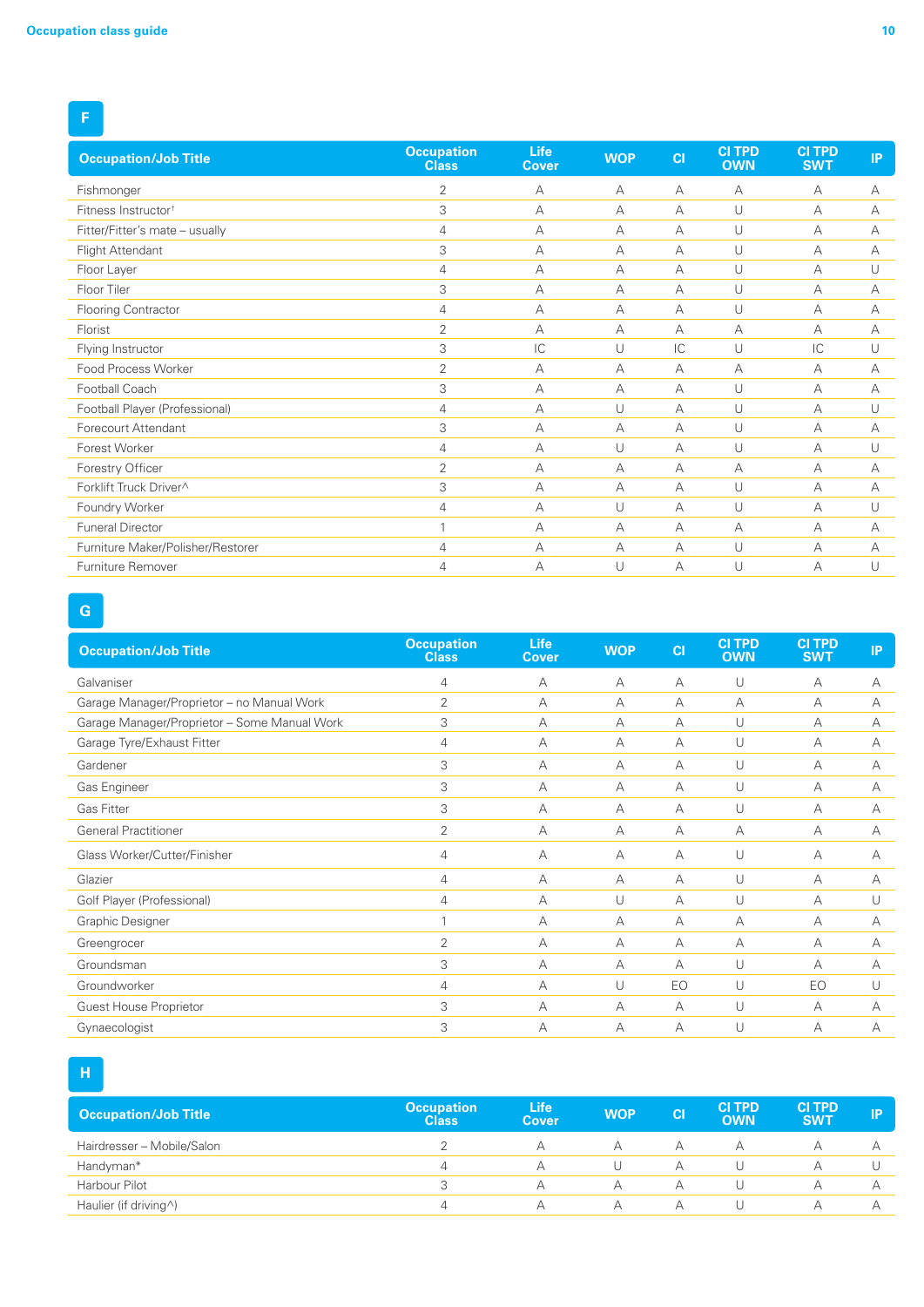| <b>Occupation/Job Title</b>                                                   | <b>Occupation</b><br><b>Class</b> | Life<br><b>Cover</b> | <b>WOP</b> | CI        | <b>CITPD</b><br><b>OWN</b> | <b>CI TPD</b><br><b>SWT</b> | IP |
|-------------------------------------------------------------------------------|-----------------------------------|----------------------|------------|-----------|----------------------------|-----------------------------|----|
| Head Teacher/Master/Mistress                                                  | 3                                 | А                    | А          | А         | U                          | А                           | А  |
| Health and Fitness Club Trainer <sup>+</sup>                                  | 3                                 | А                    | А          | А         | U                          | $\forall$                   | A  |
| Health and Safety Officer                                                     | $\mathbf{1}$                      | A                    | A          | $\forall$ | A                          | A                           | А  |
| <b>Health Visitor</b>                                                         | $\overline{2}$                    | А                    | А          | A         | А                          | $\overline{A}$              | А  |
| <b>Healthcare Assistant</b>                                                   | 3                                 | А                    | А          | А         | U                          | А                           | A  |
| Heating and Plumbing Engineer                                                 | 3                                 | A                    | A          | $\forall$ | U                          | A                           | A  |
| Helicopter Instructor/Pilot                                                   | 3                                 | IC                   | U          | IC        | U                          | IC                          | U  |
| HGV Driver^                                                                   | $\overline{4}$                    | А                    | А          | A         | U                          | $\forall$                   | А  |
| <b>Highways Operative</b>                                                     | $\overline{4}$                    | $\overline{A}$       | U          | EO        | U                          | EO                          | U  |
| Hoist Operator                                                                | $\overline{4}$                    | А                    | U          | A         | U                          | $\forall$                   | U  |
| Home Help                                                                     | 3                                 | А                    | A          | A         | U                          | $\overline{A}$              | А  |
| Horticulturist                                                                | 3                                 | $\overline{A}$       | A          | A         | U                          | A                           | А  |
| Hospital Administrator/Manager/Receptionist                                   | $\mathbf{1}$                      | A                    | A          | $\forall$ | A                          | $\overline{A}$              | A  |
| Hospital Doctor (Not Surgeon or Anaesthetist)                                 | $\overline{2}$                    | А                    | А          | A         | A                          | A                           | А  |
| Hospital Doctor (Surgeon/Anaesthetist)                                        | 3                                 | А                    | А          | А         | U                          | $\forall$                   | А  |
| Hospital Porter/Storeman/Ward Orderly                                         | 3                                 | $\overline{A}$       | A          | A         | U                          | $\overline{A}$              | A  |
| Hotel Barman                                                                  | $\overline{4}$                    | А                    | А          | А         | U                          | А                           | А  |
| Hotel Doorman                                                                 | 3                                 | $\overline{A}$       | A          | A         | U                          | A                           | А  |
| <b>Hotel Manager</b><br>- Doing Office-Type Work in an office environment for |                                   |                      |            |           |                            |                             |    |
| at least 75% of a typical working day                                         |                                   | А                    | А          | А         | А                          | А                           | А  |
| - Otherwise                                                                   | $\overline{2}$                    | А                    | А          | А         | А                          | А                           | А  |
| <b>Hotel Porter</b>                                                           | 3                                 | А                    | А          | $\forall$ | U                          | А                           | А  |
| <b>Hotel Proprietor</b>                                                       | 3                                 | А                    | А          | A         | U                          | A                           | A  |
| <b>Hotel Receptionist</b>                                                     | $\mathbf{1}$                      | $\overline{A}$       | A          | A         | A                          | $\overline{A}$              | A  |
| Housebuilder*                                                                 | $\overline{4}$                    | А                    | А          | A         | U                          | $\overline{A}$              | А  |
| Housekeeper                                                                   | 3                                 | А                    | А          | А         | U                          | $\overline{A}$              | A  |
| Houseperson                                                                   | Н                                 | $\overline{A}$       | A          | A         | U                          | $\overline{A}$              | A  |
| Housing Manager/Officer                                                       | $\mathbf{1}$                      | A                    | A          | $\forall$ | А                          | $\overline{A}$              | А  |
| Hovercraft - Captain/Navigator/First Officer                                  | 3                                 | А                    | U          | А         | U                          | А                           | U  |
| Human Resources Administrator/Consultant/Manager                              | 1                                 | $\overline{A}$       | A          | A         | $\overline{A}$             | $\overline{A}$              | А  |

**I**

| <b>Occupation/Job Title</b>                                    | <b>Occupation</b><br><b>Class</b> | <b>Life</b><br>Cover | <b>WOP</b> | C1 | <b>CITPD</b><br><b>OWN</b> | <b>CITPD</b><br><b>SWT</b> | IP |
|----------------------------------------------------------------|-----------------------------------|----------------------|------------|----|----------------------------|----------------------------|----|
| Ice Cream Vendor/Van Driver^                                   | 3                                 | A                    | A          | А  | U                          | A                          | А  |
| <b>Illustrator</b>                                             | 3                                 | А                    | A          | А  | U                          | A                          | A  |
| Immigration Officer                                            |                                   | А                    | A          | А  | А                          | A                          | А  |
| Importer and Exporter                                          | 3                                 | А                    | A          | А  | U                          | А                          | А  |
| Incinerator Operator                                           | $\overline{4}$                    | А                    | U          | А  | U                          | A                          | U  |
| Independent Financial Adviser                                  |                                   | А                    | A          | А  | А                          | А                          | А  |
| <b>Industrial Chemist</b>                                      | 2                                 | А                    | A          | А  | А                          | А                          | А  |
| <b>Industrial Trainer</b>                                      | 2                                 | А                    | A          | А  | А                          | A                          | A  |
| Inspector - Within Manufacturing Industry                      | 3                                 | А                    | A          | А  | U                          | А                          | А  |
| Insurance Agent                                                |                                   | А                    | A          | А  | А                          | А                          | А  |
| Insurance/Assessor/Broker/Consultant/<br>Inspector/Underwriter |                                   | А                    | $\forall$  | А  | A                          | А                          | А  |
| Interior Designer                                              | 3                                 | А                    | A          | А  | U                          | А                          | А  |
| <b>Investment Analyst</b>                                      |                                   | А                    | A          | А  | А                          | А                          | А  |
| IT Analyst/Consultant/Services Manager                         |                                   | А                    | A          | А  | А                          | A                          | А  |
| IT Technician                                                  | $\overline{2}$                    | А                    | А          | А  | А                          | А                          | А  |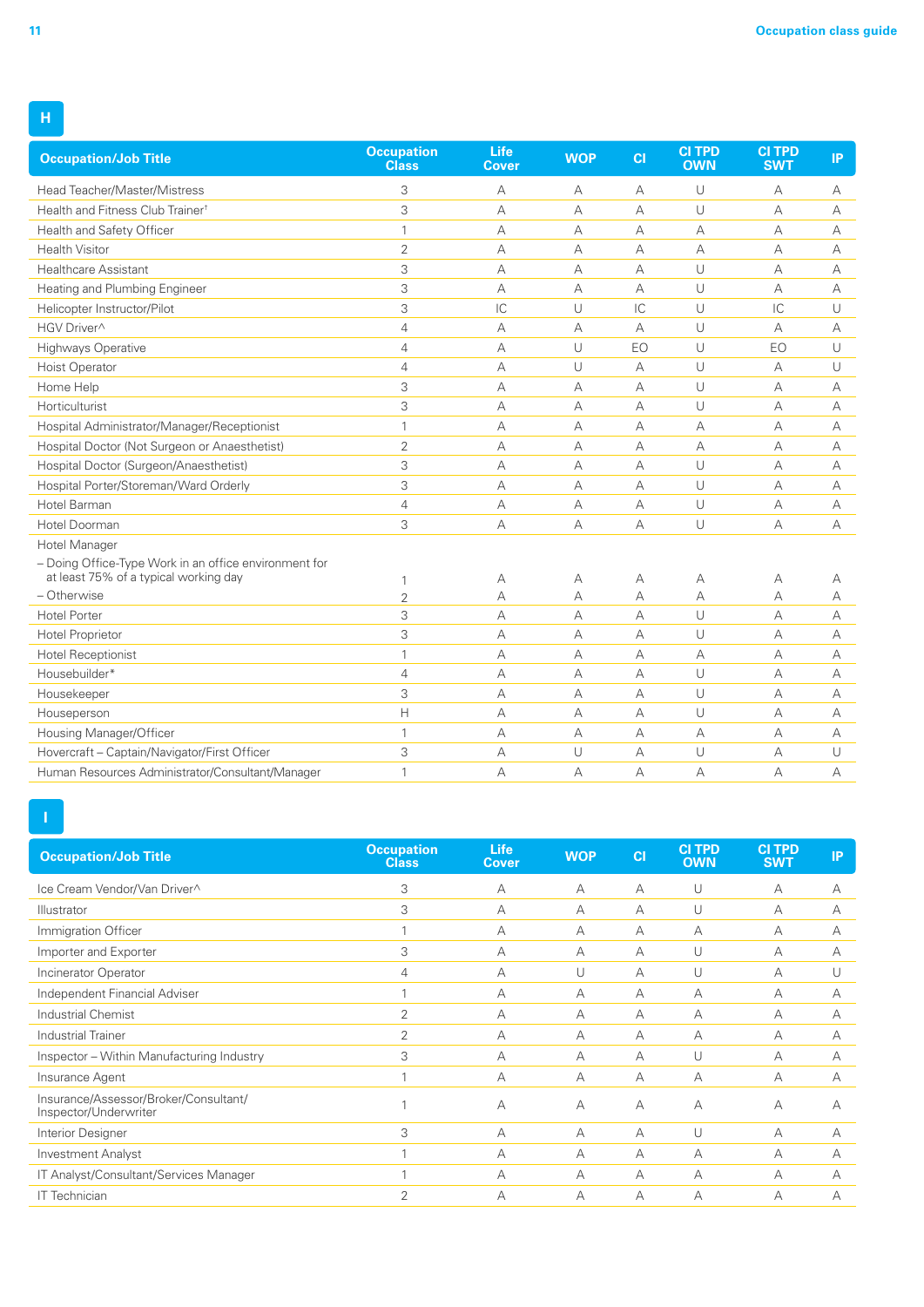| <b>Occupation/Job Title</b> | <b>Occupation</b><br><b>Class</b> | <b>Life</b><br><b>Cover</b> | <b>WOP</b> | <b>CI</b> | <b>CITPD</b><br><b>OWN</b> | <b>CITPD</b><br><b>SWT</b> | IP |
|-----------------------------|-----------------------------------|-----------------------------|------------|-----------|----------------------------|----------------------------|----|
| Janitor                     | 3                                 | A                           | $\forall$  | A         | U                          | А                          | A  |
| JCB/Heavy Plant Driver      | 4                                 | А                           | U          | A         | U                          | A                          |    |
| Jeweller (Shop)             | C                                 | А                           | А          | A         | $\forall$                  | A                          | А  |
| Jewellery (Maker/Repair)    | 3                                 | А                           | А          | A         | U                          | A                          | А  |
| Joiner*                     | 4                                 | А                           | А          | A         | U                          | A                          | А  |
| Jointer                     | $\overline{4}$                    | A                           | А          | A         | U                          | A                          | А  |
| Journalist                  | 3                                 | A                           | А          | A         | U                          | А                          | А  |
| Judge                       |                                   | А                           | А          | A         | А                          | A                          | А  |

# **K**

| <b>Occupation/Job Title</b> | <b>Occupation</b><br><b>Class</b> | Life<br><b>Cover</b> | <b>WOP</b> | <b>CI</b> | <b>CITPD</b><br><b>OWN</b> | <b>CI TPD</b><br><b>SWT</b> | IP |
|-----------------------------|-----------------------------------|----------------------|------------|-----------|----------------------------|-----------------------------|----|
| Kennel Hand/Owner           |                                   |                      |            | $\forall$ |                            |                             |    |
| Kiln Attendant              |                                   |                      |            | $\Delta$  |                            |                             |    |
| Kitchen Worker/Supervisor   |                                   |                      |            |           |                            |                             |    |

# **L**

| <b>Occupation/Job Title</b>                          | <b>Occupation</b><br><b>Class</b> | <b>Life</b><br>Cover | <b>WOP</b> | CI | <b>CITPD</b><br><b>OWN</b> | <b>CI TPD</b><br><b>SWT</b> | IP |
|------------------------------------------------------|-----------------------------------|----------------------|------------|----|----------------------------|-----------------------------|----|
| Laboratory Manager/Technician/Worker                 | 2                                 | A                    | $\forall$  | А  | А                          | А                           | А  |
| Labourer - No Farm Work*                             | $\overline{4}$                    | A                    | $\cup$     | A  | $\cup$                     | A                           | U  |
| Landfill Operative                                   | 4                                 | A                    | U          | EO | $\cup$                     | EO                          | U  |
| Landlord (Property)                                  | 3                                 | A                    | A          | А  | $\cup$                     | А                           | A  |
| Landscape Designer                                   | 3                                 | $\forall$            | A          | А  | $\cup$                     | A                           | А  |
| Landscape Gardener                                   | 3                                 | А                    | А          | A  | $\cup$                     | А                           | А  |
| Lathe Operator                                       | $\overline{4}$                    | A                    | A          | А  | $\cup$                     | A                           | А  |
| Launderette - Supervisor, Assistant or Counter Staff | 3                                 | A                    | $\forall$  | A  | U                          | A                           | А  |
| Lawyer                                               | $\mathbf{1}$                      | $\forall$            | $\forall$  | A  | $\forall$                  | A                           | A  |
| Lecturer                                             | 3                                 | А                    | A          | А  | U                          | А                           | А  |
| Left Luggage Attendant                               | 3                                 | А                    | A          | A  | U                          | А                           | А  |
| Legal Adviser/Assistant/Executive/Secretary          | $\mathbf{1}$                      | А                    | A          | А  | А                          | A                           | А  |
| Leisure Centre Instructor                            | 3                                 | А                    | A          | A  | U                          | A                           | А  |
| Leisure Centre Manager                               | $\overline{2}$                    | A                    | $\forall$  | A  | $\forall$                  | A                           | А  |
| Letting Agent                                        | $\overline{2}$                    | $\forall$            | A          | А  | $\forall$                  | A                           | A  |
| Librarian                                            | $\mathbf{1}$                      | $\forall$            | $\forall$  | A  | $\forall$                  | A                           | А  |
| Licensee (Licensed Trade)                            | $\overline{4}$                    | А                    | А          | А  | $\cup$                     | А                           | А  |
| Lifeboat Crew                                        | 4                                 | А                    | $\forall$  | А  | $\cup$                     | A                           | A  |
| Lifeguard                                            |                                   |                      |            |    |                            |                             |    |
| - Beaches                                            | 3                                 | А                    | U          | А  | U                          | А                           | U  |
| - Swimming Pool Only                                 | 3                                 | A                    | А          | A  | U                          | A                           | А  |
| Lift Engineer                                        | 3                                 | А                    | А          | А  | $\cup$                     | А                           | А  |
| Lift Erector*                                        | 4                                 | А                    | A          | А  | U                          | А                           | А  |
| Light Goods Vehicle Driver^                          | 3                                 | А                    | A          | A  | $\cup$                     | A                           | A  |
| Linesman                                             | $\overline{4}$                    | А                    | A          | A  | $\cup$                     | A                           | А  |
| Loading Bay Assistant                                | $\overline{4}$                    | A                    | A          | A  | U                          | A                           | А  |
| <b>Local Government Officer</b>                      | $\mathbf{1}$                      | A                    | $\forall$  | A  | $\overline{A}$             | A                           | А  |
| Locksmith                                            | 3                                 | А                    | А          | А  | $\cup$                     | А                           | А  |
| Lorry Driver^                                        | 4                                 | $\forall$            | $\forall$  | A  | U                          | A                           | А  |
| Loss Adjuster                                        | 1                                 | А                    | А          | A  | A                          | A                           | A  |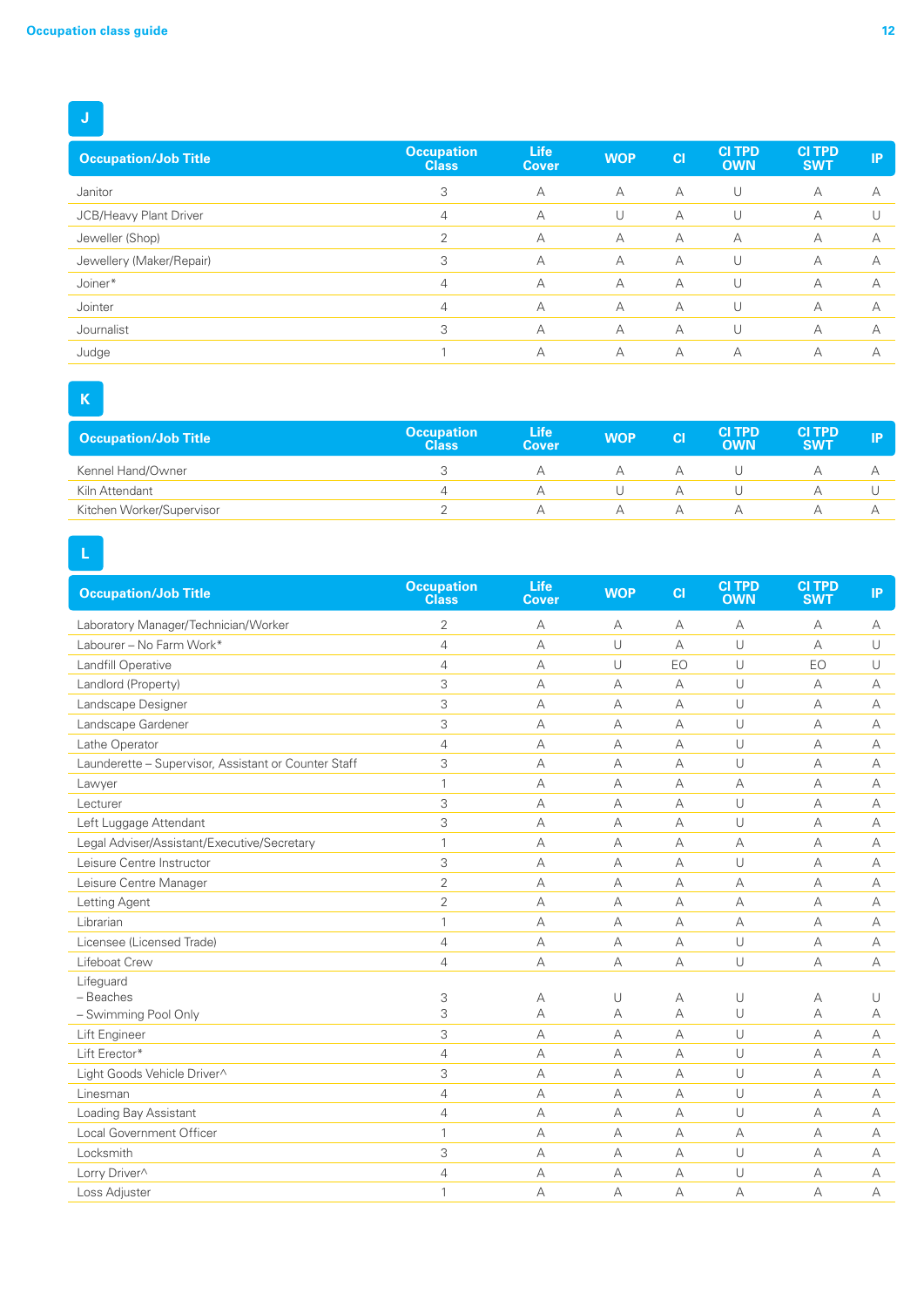**M**

| <b>Occupation/Job Title</b>                                                                                                                                                                                                                         | <b>Occupation</b><br><b>Class</b> | <b>Life</b><br><b>Cover</b> | <b>WOP</b> | CI            | <b>CI TPD</b><br><b>OWN</b> | <b>CI TPD</b><br><b>SWT</b> | IP     |
|-----------------------------------------------------------------------------------------------------------------------------------------------------------------------------------------------------------------------------------------------------|-----------------------------------|-----------------------------|------------|---------------|-----------------------------|-----------------------------|--------|
| Machine Assistant/Operator/Minder - usually                                                                                                                                                                                                         | 4                                 | А                           | А          | А             | U                           | А                           | А      |
| Machine Tool Setter/Operator                                                                                                                                                                                                                        | $\overline{4}$                    | А                           | А          | A             | U                           | А                           | А      |
| Machinery Electrician                                                                                                                                                                                                                               | 3                                 | А                           | А          | А             | U                           | А                           | А      |
| Mail Sorter                                                                                                                                                                                                                                         | 3                                 | А                           | А          | А             | U                           | A                           | А      |
| Maintenance Electrician                                                                                                                                                                                                                             | 3                                 | А                           | А          | A             | U                           | А                           | А      |
| Maintenance Engineer/Technician                                                                                                                                                                                                                     | 3                                 | А                           | А          | А             | U                           | А                           | А      |
| Maintenance Fitter                                                                                                                                                                                                                                  | 4                                 | А                           | А          | А             | U                           | А                           | А      |
| Make-up Artist                                                                                                                                                                                                                                      | $\overline{2}$                    | $\forall$                   | А          | A             | А                           | $\forall$                   | А      |
| Management Accountant/Consultant                                                                                                                                                                                                                    | $\mathbf{1}$                      | А                           | А          | А             | А                           | А                           | А      |
| Manager                                                                                                                                                                                                                                             |                                   |                             |            |               |                             |                             |        |
| Please refer to the specific job title that reflects the<br>nature and environment of the work done, ie. if<br>'Retail Manager' refer to that.<br>- If doing Office-Type Work in an office environment for<br>at least 75% of a typical working day | 1                                 | А                           | А          | А             | А                           | А                           | А      |
| - Otherwise                                                                                                                                                                                                                                         | IC                                |                             |            |               |                             |                             |        |
| Marine Biologist                                                                                                                                                                                                                                    | $\overline{2}$                    | А                           | А          | А             | А                           | А                           | А      |
| Marine Installation/Maintenance Fitter                                                                                                                                                                                                              | $\overline{4}$                    | А                           | U          | А             | U                           | A                           | $\cup$ |
| Market or Street Trader                                                                                                                                                                                                                             | 4                                 | А                           | U          | А             | U                           | A                           | U      |
| Marketing Consultant/Manager                                                                                                                                                                                                                        | $\mathbf{1}$                      | А                           | А          | А             | А                           | А                           | А      |
| Martial Arts Instructor                                                                                                                                                                                                                             | $\overline{4}$                    | А                           | А          | А             | U                           | А                           | А      |
| Mason/Mason's Mate                                                                                                                                                                                                                                  | 4                                 | А                           | А          | А             | U                           | А                           | А      |
| Mechanic<br>- Armed Forces (See Armed Forces)<br>- Other Industries - usually                                                                                                                                                                       | 3                                 | А                           | А          | А             | U                           | А                           | А      |
| Mechanical Engineer                                                                                                                                                                                                                                 | 3                                 | А                           | А          | А             | U                           | А                           | А      |
| Mechanical Road Sweeper Driver^                                                                                                                                                                                                                     | $\overline{4}$                    | $\forall$                   | А          | А             | U                           | А                           | А      |
| Medical Administrator/Receptionist/Secretary                                                                                                                                                                                                        | $\mathbf{1}$                      | А                           | А          | А             | А                           | А                           | A      |
| Medical Laboratory Technician                                                                                                                                                                                                                       | 2                                 | А                           | А          | А             | А                           | А                           | А      |
| Mental Health Worker                                                                                                                                                                                                                                | 3                                 | А                           | А          | А             | U                           | А                           | А      |
| Metal - Fabricator/Machinist/Plater/Sprayer/Miller                                                                                                                                                                                                  | $\overline{4}$                    | А                           | А          | A             | U                           | А                           | А      |
| Meter Installer                                                                                                                                                                                                                                     | $\overline{4}$                    | А                           | А          | А             | U                           | А                           | A      |
|                                                                                                                                                                                                                                                     | 2                                 |                             |            |               |                             | А                           |        |
| Meter Reader                                                                                                                                                                                                                                        |                                   | А                           | А          | А             | А                           |                             | А      |
| Midwife                                                                                                                                                                                                                                             | 3                                 | А                           | А          | А             | U                           | А                           | А      |
| Milk Roundsman^                                                                                                                                                                                                                                     | 3                                 | А                           | А          | А             | U                           | А                           | А      |
| Miner - Underground or Surface                                                                                                                                                                                                                      | 4                                 | А                           | $\cup$     | EO            | $\cup$                      | EO                          | $\cup$ |
| Mining Engineer (No Manual Work)                                                                                                                                                                                                                    | 3                                 | А                           | А          | А             | $\cup$                      | А                           | А      |
| Mining Officer/Surveyor (No Manual Work)                                                                                                                                                                                                            | $\overline{2}$                    | А                           | А          | А             | А                           | А                           | А      |
| Ministry of Defence Police Officer                                                                                                                                                                                                                  | $\overline{4}$                    | $\mathsf{IC}$               | U          | $\mathsf{IC}$ | U                           | $\mathsf{IC}$               | U      |
| Mobile Library/Shop Driver^                                                                                                                                                                                                                         | 3                                 | А                           | А          | А             | $\cup$                      | А                           | А      |
| Money Broker                                                                                                                                                                                                                                        | 1                                 | $\forall$                   | А          | А             | А                           | $\forall$                   | А      |
| Mortician                                                                                                                                                                                                                                           | 2                                 | А                           | А          | А             | А                           | А                           | А      |
| Mortuary Attendant                                                                                                                                                                                                                                  | 3                                 | А                           | А          | А             | U                           | А                           | А      |
| Motorcycle Courier/Messenger                                                                                                                                                                                                                        | $\overline{4}$                    | А                           | $\cup$     | EO            | $\cup$                      | EO                          | $\cup$ |
| Museum Attendant/Guide                                                                                                                                                                                                                              | $\overline{2}$                    | А                           | А          | А             | А                           | А                           | А      |
| Music Teacher                                                                                                                                                                                                                                       | 3                                 | А                           | А          | А             | $\cup$                      | А                           | А      |
| <b>Musical Director</b>                                                                                                                                                                                                                             | 3                                 | А                           | А          | А             | $\cup$                      | А                           | А      |
| Musical Instrument Maker                                                                                                                                                                                                                            | 3                                 | А                           | А          | А             | $\cup$                      | А                           | А      |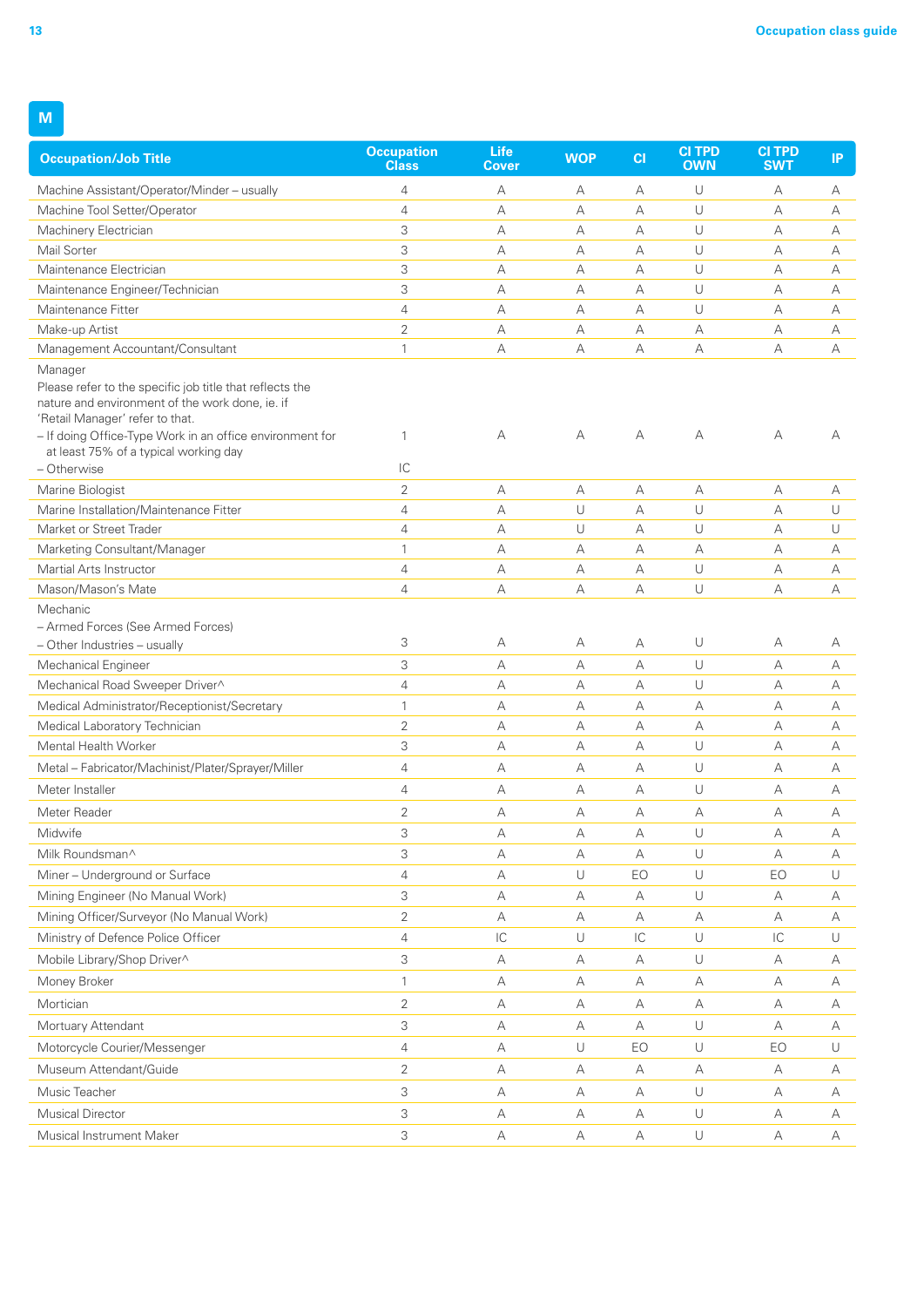**N**

| <b>Occupation/Job Title</b>     | <b>Occupation</b><br><b>Class</b> | <b>Life</b><br>Cover | <b>WOP</b> | C1 | <b>CITPD</b><br><b>OWN</b> | <b>CITPD</b><br><b>SWT</b> | <b>IP</b> |
|---------------------------------|-----------------------------------|----------------------|------------|----|----------------------------|----------------------------|-----------|
| Nail Technician                 | $\overline{2}$                    | A                    | $\forall$  | А  | А                          | А                          | А         |
| Nanny                           | 3                                 | А                    | $\forall$  | А  | U                          | А                          | А         |
| News Photographer               | 3                                 | A                    | $\forall$  | А  | U                          | А                          | А         |
| Newsagent                       | 2                                 | А                    | $\forall$  | А  | A                          | А                          | А         |
| Newspaper Vendor                | 3                                 | А                    | U          | А  | U                          | A                          |           |
| Newsreader                      | 3                                 | А                    | A          | А  | U                          | А                          | A         |
| Nuclear Engineer/ing Technician | 3                                 | А                    | $\forall$  | А  | U                          | А                          | A         |
| Nuclear Physicist/Scientist     |                                   | А                    | A          | А  | A                          | А                          | A         |
| Nurse                           |                                   |                      |            |    |                            |                            |           |
| - All including Student Nurse   | 3                                 | A                    | $\forall$  | А  | U                          | A                          | A         |
| Nursery Assistant/Nurse         | 3                                 | А                    | А          | А  | U                          | А                          | A         |
| Nurseryman                      | 3                                 | А                    | $\forall$  | А  | U                          | A                          | A         |
| Nursing Home Proprietor         | 3                                 | А                    | A          | А  | U                          | А                          | А         |

**O**

| <b>Occupation/Job Title</b>                                           | <b>Occupation</b><br><b>Class</b> | <b>Life</b><br><b>Cover</b> | <b>WOP</b>     | C1        | <b>CITPD</b><br><b>OWN</b> | <b>CITPD</b><br><b>SWT</b> | IP |
|-----------------------------------------------------------------------|-----------------------------------|-----------------------------|----------------|-----------|----------------------------|----------------------------|----|
| Obstetrician                                                          | 3                                 | A                           | A              | $\forall$ | U                          | A                          | А  |
| Occupational Health Nurse                                             | 3                                 | A                           | A              | A         | U                          | A                          | А  |
| Occupational Therapist                                                |                                   | А                           | A              | A         | $\overline{A}$             | A                          | А  |
| Office Administrator/Cashier/Clerk/Manager/<br>Messenger/Receptionist | 1                                 | A                           | $\overline{A}$ | $\forall$ | $\overline{A}$             | A                          | А  |
| Optical Instrument Fitter/Maker/Repairer                              | 3                                 | A                           | A              | A         | U                          | A                          | A  |
| Optician                                                              |                                   | А                           | A              | $\forall$ | $\overline{A}$             | A                          | А  |
| <b>Orchestral Musician</b>                                            | 3                                 | A                           | U              | $\forall$ | U                          | A                          | U  |
| Orthodontist                                                          | 3                                 | А                           | $\forall$      | $\forall$ | U                          | $\overline{A}$             | А  |
| Orthopaedic Surgeon                                                   | 3                                 | А                           | A              | $\forall$ | U                          | A                          | А  |
| Osteopath                                                             | 2                                 | А                           | A              | A         | $\overline{A}$             | A                          | А  |
| Outdoor Pursuits Instructor^                                          | 3                                 | A                           | A              | A         | U                          | A                          | А  |

**P**

| <b>Occupation/Job Title</b>                  | <b>Occupation</b><br><b>Class</b> | <b>Life</b><br><b>Cover</b> | <b>WOP</b> | C1 | <b>CITPD</b><br><b>OWN</b> | <b>CITPD</b><br><b>SWT</b> | IP, |
|----------------------------------------------|-----------------------------------|-----------------------------|------------|----|----------------------------|----------------------------|-----|
| Packer                                       | 4                                 | $\overline{A}$              | A          | А  | U                          | A                          | А   |
| Painter and/or Decorator*                    | 4                                 | A                           | A          | А  | U                          | А                          | А   |
| Painter and/or Decorator (Interior Only)     | 3                                 | А                           | A          | А  | U                          | А                          | А   |
| Panel Beater                                 | 4                                 | А                           | A          | А  | U                          | А                          | А   |
| Paramedic (if driving^)                      | 3                                 | А                           | A          | А  | U                          | А                          | A   |
| Parking Enforcement Officer                  | 3                                 | A                           | A          | А  | U                          | А                          | A   |
| Park Keeper/Ranger                           | 3                                 | А                           | A          | А  | U                          | А                          | А   |
| Pathologist                                  |                                   | А                           | A          | А  | A                          | А                          | А   |
| Pavior                                       | 4                                 | A                           | U          | EO | U                          | EO                         | U   |
| Pawnbroker                                   | $\overline{2}$                    | А                           | A          | А  | A                          | А                          | А   |
| Payroll Administrator/Accounts Clerk/Manager |                                   | A                           | A          | А  | A                          | А                          | А   |
| Personal Assistant                           |                                   | А                           | A          | А  | A                          | А                          | А   |
| Personal Trainer <sup>+</sup>                | 3                                 | A                           | A          | А  | U                          | A                          | A   |
| Pest Control Operative                       | 3                                 | А                           | A          | А  | U                          | А                          | А   |
| <b>Petrol Station Attendant</b>              | 3                                 | А                           | A          | А  | U                          | А                          | А   |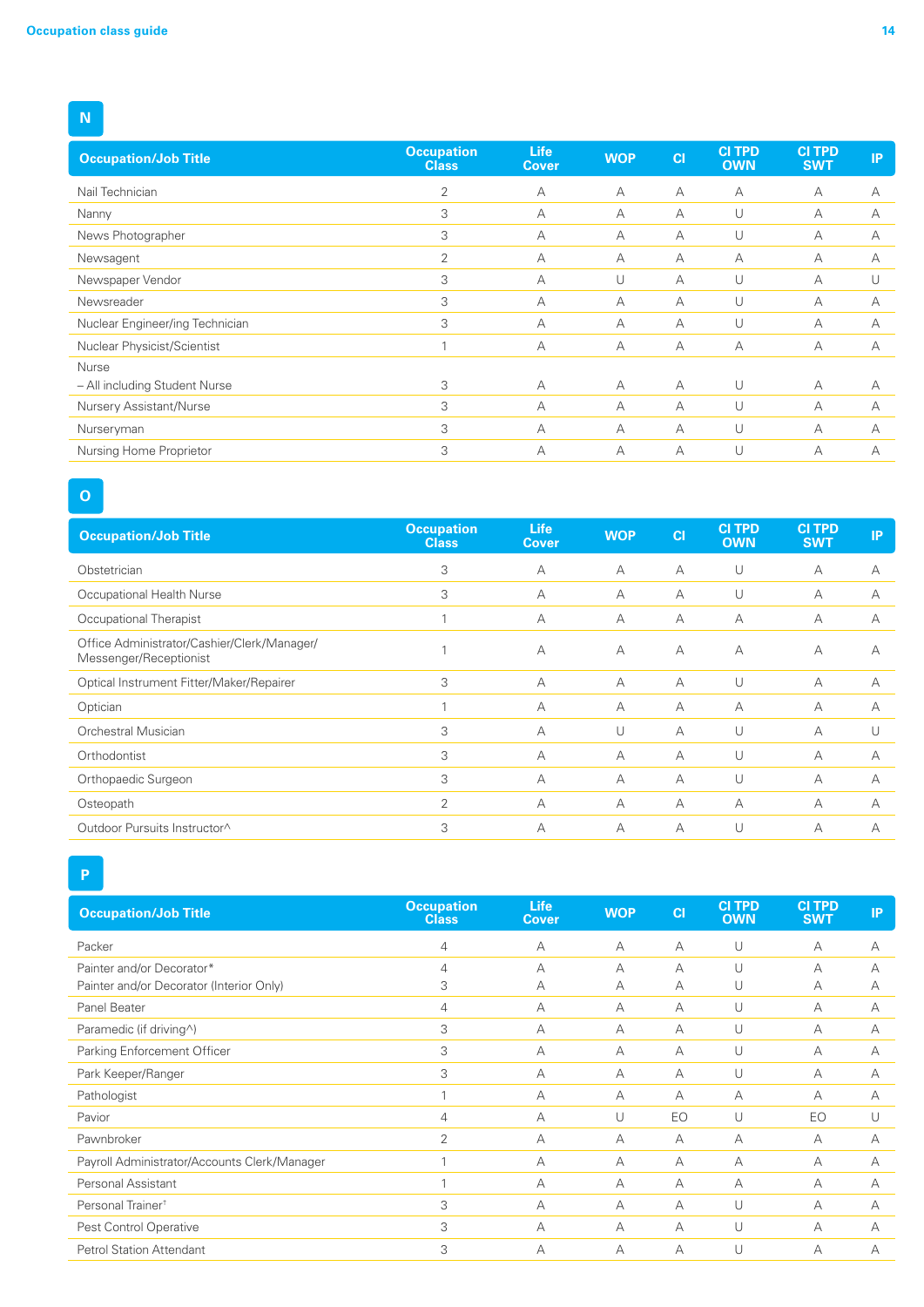| <b>Occupation/Job Title</b>                                                                                            | <b>Occupation</b><br><b>Class</b> | Life<br><b>Cover</b>    | <b>WOP</b>                | CI                      | <b>CITPD</b><br><b>OWN</b> | <b>CITPD</b><br><b>SWT</b> | IP |
|------------------------------------------------------------------------------------------------------------------------|-----------------------------------|-------------------------|---------------------------|-------------------------|----------------------------|----------------------------|----|
| Pharmacist                                                                                                             | 1                                 | А                       | А                         | А                       | А                          | A                          | А  |
| <b>Pharmacy Assistant</b>                                                                                              | $\overline{2}$                    | А                       | А                         | А                       | А                          | А                          | А  |
| Photographer                                                                                                           |                                   |                         |                           |                         |                            |                            |    |
| - Aerial Photography                                                                                                   | 3                                 | IC                      | U                         | IC                      | U                          | IC                         | U  |
| - Portrait/Studio/Industrial or Weddings                                                                               | $\overline{2}$                    | А                       | А                         | А                       | А                          | А                          | А  |
| $-$ Other                                                                                                              | 3                                 | А                       | IC                        | А                       | U                          | А                          | IC |
| Physician (No Surgery)                                                                                                 | $\overline{2}$                    | А                       | А                         | А                       | А                          | A                          | А  |
| Physicist                                                                                                              | $\mathbf{1}$                      | А                       | А                         | А                       | А                          | A                          | А  |
| Physiotherapist                                                                                                        | 3                                 | А                       | А                         | А                       | U                          | A                          | A  |
| Pile Driver                                                                                                            | $\overline{4}$                    | А                       | U                         | А                       | U                          | A                          | U  |
| Pilot (Also See Airline Pilot)                                                                                         | 3                                 | $\overline{\mathsf{C}}$ | U                         | $\overline{\mathsf{C}}$ | U                          | IC                         | U  |
| Pilot - Remotely Operated Vehicle                                                                                      | $\overline{4}$                    | А                       | А                         | А                       | U                          | А                          | А  |
| Pipe Fitter/Jointer/Layer                                                                                              | $\overline{4}$                    | А                       | А                         | A                       | $\cup$                     | A                          | A  |
| Plant Hire Manager/Owner - Some Manual Work or<br>Driving                                                              | 4                                 | А                       | U                         | А                       | U                          | A                          | U  |
| Plant Hire Manager/Owner - No Manual Work or Driving                                                                   | 3                                 | А                       | А                         | А                       | U                          | A                          | А  |
| Plant Operator                                                                                                         | $\overline{4}$                    | А                       | U                         | А                       | U                          | A                          | U  |
| Plasterer                                                                                                              | $\overline{4}$                    | А                       | А                         | А                       | U                          | А                          | А  |
| Plumber                                                                                                                | 3                                 | А                       | А                         | А                       | $\cup$                     | А                          | А  |
| Police (Ministry of Defence) -<br>See Ministry of Defence Police Officer                                               |                                   |                         |                           |                         |                            |                            |    |
| Police (Royal Military Police) -<br>See Royal Military Police Officer                                                  |                                   |                         |                           |                         |                            |                            |    |
| Police (All ranks)                                                                                                     | 3                                 | А                       | А                         | А                       | $\cup$                     | А                          | U  |
| Police (Pilot)                                                                                                         | 3                                 | $\overline{\mathsf{C}}$ | U                         | $\overline{\mathsf{C}}$ | U                          | IC                         | U  |
| Police Community Support Officer (PCSO)                                                                                | 3                                 | А                       | А                         | A                       | U                          | A                          | U  |
| Politician                                                                                                             | $\mathbf{1}$                      | А                       | А                         | А                       | А                          | A                          | А  |
| Pop Musician/Singer                                                                                                    | $\overline{4}$                    | IC                      | $\mathsf{IC}$             | IC                      | U                          | IC                         | U  |
| Port Operative                                                                                                         | $\overline{4}$                    | А                       | $\cup$                    | А                       | U                          | A                          | U  |
| Porter - Baggage, Hospital, Hotel, Night                                                                               | 3                                 | А                       | А                         | А                       | $\cup$                     | A                          | А  |
| Post Office Counter Staff/Postmaster                                                                                   | $\overline{2}$                    | А                       | А                         | А                       | А                          | A                          | А  |
| Post Sorter                                                                                                            | 3                                 | А                       | А                         | А                       | U                          | А                          | А  |
| Postal Courier Driver^                                                                                                 | 3                                 | А                       | А                         | А                       | U                          | A                          | А  |
| Postman/woman (Some Driving)^                                                                                          | 3                                 | А                       | А                         | А                       | $\cup$                     | A                          | A  |
| Postman/woman (No Driving)                                                                                             | 3                                 | А                       | А                         | А                       | $\cup$                     | А                          | А  |
| Presenter - Radio/TV                                                                                                   | 3                                 | А                       | А                         | А                       | $\cup$                     | А                          | А  |
| Priest                                                                                                                 | $\mathbf{1}$                      | А                       | А                         | А                       | А                          | А                          | А  |
| Printer                                                                                                                | 3                                 | А                       | А                         | А                       | $\cup$                     | А                          | А  |
| Printer's Assistant                                                                                                    | $\overline{2}$                    | А                       | А                         | А                       | А                          | А                          | А  |
| Prison Officer/Warden                                                                                                  | 3                                 | А                       | А                         | А                       | $\cup$                     | А                          | А  |
| Private Investigator                                                                                                   | 3                                 | А                       | А                         | А                       | $\cup$                     | А                          | А  |
| Private Tutor                                                                                                          | 3                                 | А                       | А                         | А                       | $\cup$                     | А                          | А  |
| Probation Officer                                                                                                      | $\overline{2}$                    | А                       | А                         | А                       | А                          | А                          | А  |
| Process Operator/Worker                                                                                                | $\overline{4}$                    | А                       | $\boldsymbol{\mathsf{A}}$ | А                       | $\cup$                     | А                          | А  |
| Production Operative/Worker                                                                                            | $\overline{4}$                    | А                       | А                         | А                       | U                          | А                          | А  |
| Producer - TV, Radio, Record                                                                                           | 3                                 | А                       | А                         | А                       | $\cup$                     | А                          | А  |
| Production Manager/Superintendent                                                                                      |                                   |                         |                           |                         |                            |                            |    |
| - No Manual Work                                                                                                       | $\overline{2}$                    | А                       | А                         | А                       | А                          | А                          | А  |
| Production Manager/Superintendent                                                                                      |                                   |                         |                           |                         |                            |                            |    |
| - Some Manual Work                                                                                                     | 4                                 | А                       | А                         | А                       | $\cup$                     | А                          | А  |
| Project Co-ordinator<br>- doing Office-Type Work in an office environment for at<br>least 75% of a typical working day | $\mathbf{1}$                      | А                       | А                         | А                       | А                          | А                          | А  |
| - Otherwise                                                                                                            | 2                                 | А                       | А                         | А                       | А                          | А                          | А  |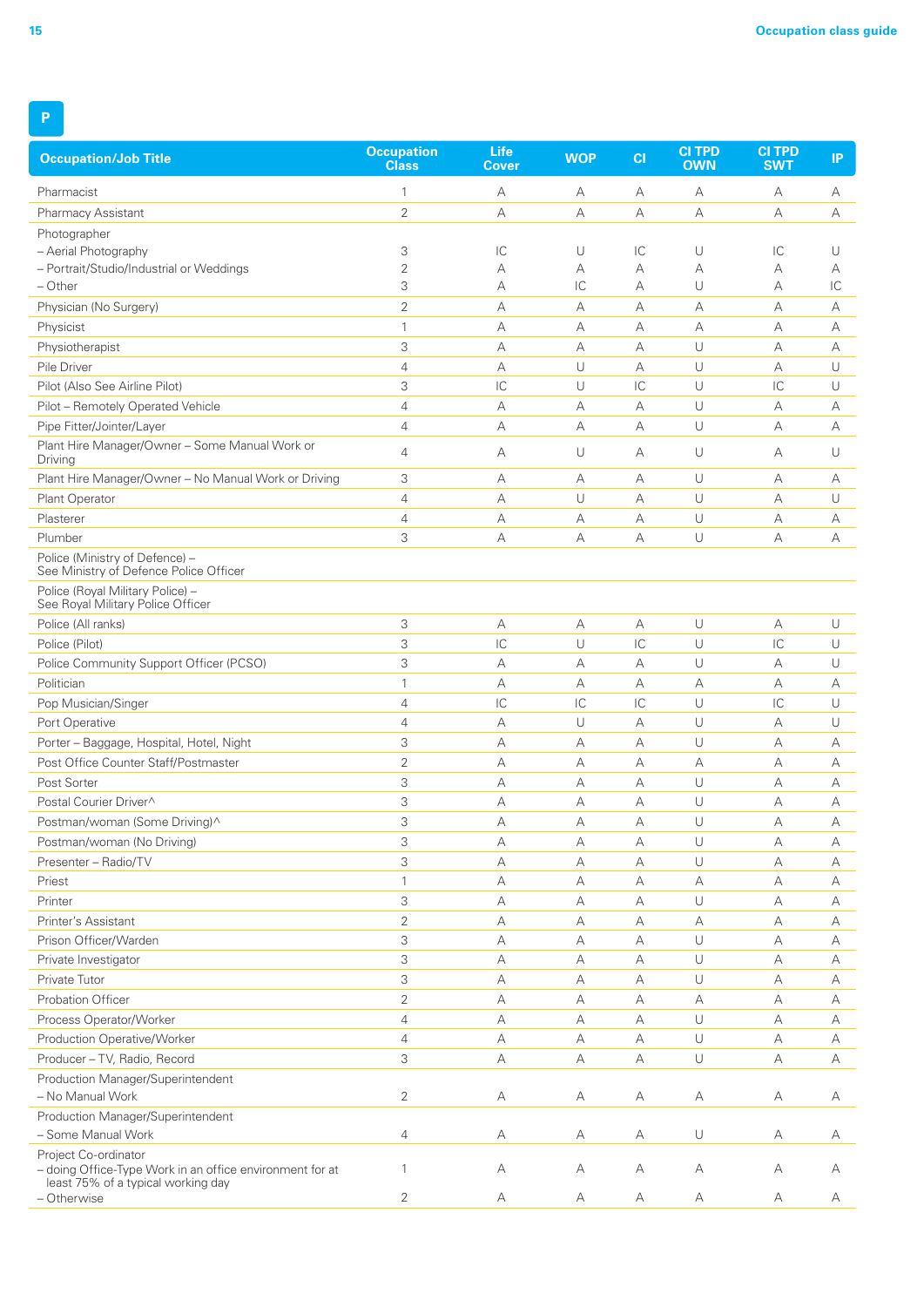## **P**

| <b>Occupation/Job Title</b>                                                                    | <b>Occupation</b><br><b>Class</b> | <b>Life</b><br><b>Cover</b> | <b>WOP</b> | C1 | <b>CITPD</b><br><b>OWN</b> | <b>CITPD</b><br><b>SWT</b> | IP |
|------------------------------------------------------------------------------------------------|-----------------------------------|-----------------------------|------------|----|----------------------------|----------------------------|----|
| Project Engineer/Manager/Worker                                                                |                                   |                             |            |    |                            |                            |    |
| - Doing Office-Type Work in an office environment for at<br>least 75% of a typical working day |                                   | А                           | A          | А  | A                          | А                          |    |
| - Otherwise                                                                                    | 3                                 | A                           | A          | А  | U                          | А                          | A  |
| Property Manager                                                                               | 3                                 | A                           | $\forall$  | А  | U                          | А                          | А  |
| Property Developer                                                                             |                                   |                             |            |    |                            |                            |    |
| - No Manual Work                                                                               | 2                                 | А                           | A          | А  | A                          | А                          |    |
| - Some Manual Work                                                                             | 4                                 | А                           | A          | А  | U                          | А                          | А  |
| Public Service Vehicle (PSV) Driver^                                                           | 3                                 | A                           | A          | А  | U                          | А                          | А  |
| Psychiatrist                                                                                   | 2                                 | A                           | A          | А  | A                          | А                          | А  |
| Psychologist                                                                                   | $\overline{2}$                    | А                           | A          | А  | A                          | А                          | А  |
| Psychotherapist                                                                                | 2                                 | A                           | A          | А  | A                          | А                          | A  |
| Public Relations Executive/Officer                                                             |                                   | А                           | А          | А  | A                          | А                          | А  |
| Publican/Public House Manager/Landlord                                                         | 4                                 | A                           | A          | А  | U                          | A                          | A  |
| <b>Publicity Agent</b>                                                                         | $\overline{2}$                    | $\forall$                   | А          | A  | A                          | А                          | А  |
| Publisher                                                                                      |                                   | А                           | A          | А  | $\forall$                  | А                          | А  |

**Q**

| <b>Occupation/Job Title</b>           | <b>Occupation</b><br><b>Class</b> | Life<br><b>Cover</b> | <b>WOP</b> | <b>CI</b> | <b>CITPD</b><br><b>OWN</b> | <b>CITPD</b><br><b>SWT</b> | IP |
|---------------------------------------|-----------------------------------|----------------------|------------|-----------|----------------------------|----------------------------|----|
| Quality Controller (No Manual Work)   |                                   |                      | $\forall$  |           | А                          |                            |    |
| Quality Controller (Some Manual Work) |                                   |                      | $\Delta$   | А         |                            | Α                          |    |
| Quality Tester                        | 3                                 |                      | А          | А         |                            |                            |    |
| <b>Quantity Surveyor</b>              |                                   |                      | А          | Д         | Д                          | А                          |    |

**R**

| <b>Occupation/Job Title</b>           | <b>Occupation</b><br><b>Class</b> | Life<br><b>Cover</b> | <b>WOP</b> | CI | <b>CITPD</b><br><b>OWN</b> | <b>CI TPD</b><br><b>SWT</b> | IP     |
|---------------------------------------|-----------------------------------|----------------------|------------|----|----------------------------|-----------------------------|--------|
| Radio and Television Presenter        | 3                                 | А                    | А          | А  | U                          | А                           | А      |
| Radio and Television Repairman        | 3                                 | А                    | А          | A  | $\cup$                     | А                           | А      |
| Radiographer                          | $\overline{2}$                    | $\overline{A}$       | А          | A  | $\forall$                  | $\overline{A}$              | A      |
| Radiologist                           | $\overline{2}$                    | A                    | A          | А  | $\forall$                  | A                           | A      |
| Railway Guard/Station Personnel       | 3                                 | $\forall$            | А          | A  | U                          | A                           | A      |
| Railway Linesman                      | $\overline{4}$                    | $\overline{A}$       | A          | A  | U                          | $\overline{A}$              | А      |
| Railway Police Officer                | 3                                 | $\overline{A}$       | А          | A  | $\cup$                     | A                           | $\cup$ |
| Receptionist                          | 1                                 | A                    | A          | А  | A                          | A                           | A      |
| Recording Engineer/Technician         | $\overline{2}$                    | A                    | А          | А  | A                          | A                           | А      |
| Recruitment Consultant/Manager        | 1                                 | $\overline{A}$       | A          | A  | $\forall$                  | A                           | A      |
| <b>Recycling Operative</b>            | 4                                 | $\overline{A}$       | $\cup$     | EO | U                          | EO                          | U      |
| <b>Refrigeration Engineer</b>         | 3                                 | $\forall$            | $\forall$  | A  | U                          | A                           | А      |
| Refuse Collector                      | $\overline{4}$                    | $\overline{A}$       | U          | EO | $\cup$                     | EO                          | U      |
| Registrar                             | 1                                 | A                    | A          | A  | $\forall$                  | A                           | А      |
| Removals Man                          | $\overline{4}$                    | $\overline{A}$       | U          | A  | U                          | $\overline{A}$              | U      |
| Reporter                              | 3                                 | A                    | A          | А  | U                          | A                           | A      |
| <b>Residential Care Officer</b>       | 3                                 | A                    | A          | A  | U                          | A                           | A      |
| Residential Home Proprietor           | 3                                 | A                    | A          | A  | $\cup$                     | A                           | A      |
| Restaurant Manager/Proprietor         | $\overline{2}$                    | $\overline{A}$       | А          | A  | $\forall$                  | $\overline{A}$              | A      |
| Retail Shop Manager/Worker/Proprietor | $\overline{2}$                    | $\forall$            | А          | A  | A                          | A                           | А      |
| Riding Instructor                     | 4                                 | $\forall$            | U          | A  | $\cup$                     | A                           | U      |
| <b>Rig Electrician</b>                | 4                                 | $\overline{A}$       | $\cup$     | EO | $\cup$                     | EO                          | $\cup$ |
| Rig Maintenance Diver                 | 4                                 | IC                   | U          | EO | U                          | EO                          | U      |
| <b>Rig Mechanic</b>                   | 4                                 | А                    | U          | EO | $\cup$                     | EO                          | $\cup$ |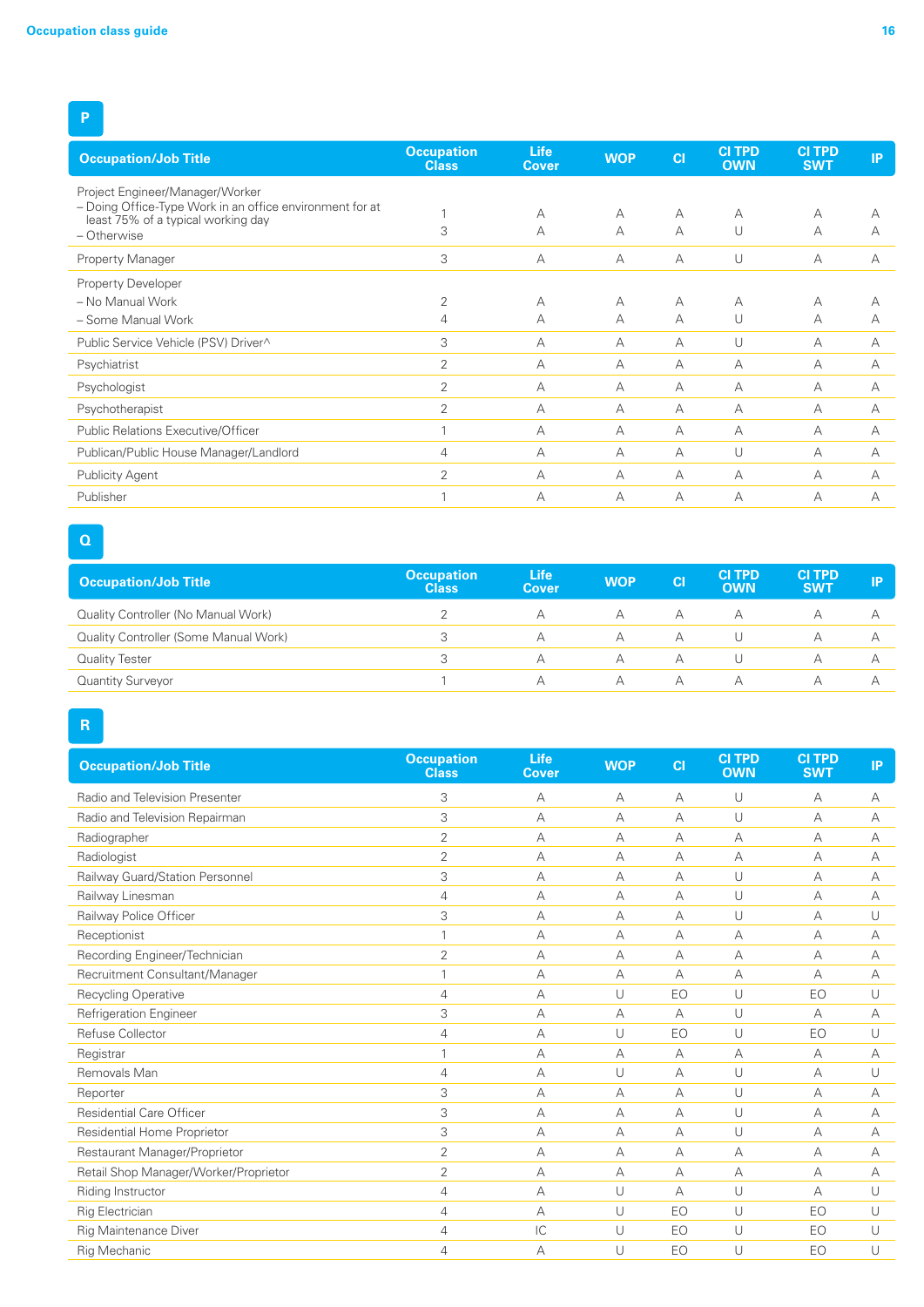| <b>Occupation/Job Title</b>               | <b>Occupation</b><br><b>Class</b> | <b>Life</b><br>Cover | <b>WOP</b> | <b>CI</b> | <b>CITPD</b><br><b>OWN</b> | <b>CITPD</b><br><b>SWT</b> | IP. |
|-------------------------------------------|-----------------------------------|----------------------|------------|-----------|----------------------------|----------------------------|-----|
| <b>Rig Medic</b>                          | 3                                 | $\overline{A}$       | U          | А         | U                          | A                          |     |
| <b>Rig Welder</b>                         | 4                                 | A                    | U          | EO        | U                          | EO                         |     |
| Road Maintenance Worker                   | 4                                 | A                    | U          | EO        | U                          | EO                         |     |
| Road Sweeper                              | 4                                 | A                    | U          | EO        | U                          | EO                         | U   |
| Roofer*                                   | 4                                 | A                    | A          | А         | U                          | А                          | A   |
| Royal Air Force - See Armed Forces Member |                                   |                      |            |           |                            |                            |     |
| Royal Navy - See Armed Forces Member      |                                   |                      |            |           |                            |                            |     |
| Royal Military Police Officer             | $\overline{4}$                    | IC                   | U          | IC        | U                          | $\mathsf{IC}$              |     |
| <b>RSPCA</b> Inspector                    | 2                                 | A                    | A          | А         | A                          | A                          | А   |
| Rubbish Collector - See Refuse Collector  |                                   |                      |            |           |                            |                            |     |
| Rugby Player (Professional)               | 4                                 | А                    | U          | А         | U                          | А                          |     |
|                                           |                                   |                      |            |           |                            |                            |     |

### **S**

| <b>Occupation/Job Title</b>                                | <b>Occupation</b><br><b>Class</b> | Life<br><b>Cover</b> | <b>WOP</b>  | CI | <b>CI TPD</b><br><b>OWN</b> | <b>CI TPD</b><br><b>SWT</b> | IP |
|------------------------------------------------------------|-----------------------------------|----------------------|-------------|----|-----------------------------|-----------------------------|----|
| Safety Officer (Not on a Rig)                              | 1                                 | A                    | А           | А  | А                           | A                           | А  |
| Sales Assistant                                            | $\overline{2}$                    | А                    | А           | А  | А                           | А                           | А  |
| Sales Manager                                              | $\mathbf{1}$                      | А                    | А           | А  | А                           | А                           | А  |
| Sales and Marketing Manager                                | $\mathbf{1}$                      | А                    | А           | А  | А                           | А                           | A  |
| Sales Representative                                       | $\overline{2}$                    | А                    | А           | А  | А                           | A                           | А  |
| Sandblaster                                                | $\overline{4}$                    | А                    | А           | A  | U                           | А                           | А  |
| Satellite Aerial Installer/ Engineer*                      | $\overline{4}$                    | А                    | А           | А  | U                           | $\forall$                   | А  |
| Scaffolder* (Not on a Rig and Not Ship Building or Repair) | $\overline{4}$                    | А                    | А           | A  | U                           | А                           | А  |
| School Bursar/Inspector/Secretary                          | $\mathbf{1}$                      | А                    | А           | А  | А                           | А                           | А  |
| <b>School Crossing Attendant</b>                           | 3                                 | А                    | А           | А  | U                           | А                           | А  |
| School Janitor                                             | 3                                 | А                    | А           | А  | U                           | А                           | А  |
| School Maid/Matron/Nurse                                   | 3                                 | A                    | А           | A  | $\cup$                      | А                           | A  |
| Scientific Assistant                                       | 2                                 | А                    | $\mathbb A$ | А  | А                           | А                           | А  |
| Scientist                                                  | $\mathbf{1}$                      | А                    | А           | А  | А                           | А                           | А  |
| Scrapyard Dealer/Owner/Baler/Grader/Sorter                 | $\overline{4}$                    | А                    | U           | EO | U                           | EO                          | U  |
| Scriptwriter                                               | 3                                 | А                    | А           | А  | U                           | А                           | А  |
| Secretary                                                  | $\mathbf{1}$                      | А                    | А           | А  | А                           | А                           | А  |
| Security Guard                                             | $\overline{4}$                    | А                    | А           | A  | $\cup$                      | А                           | A  |
| Security Officer (Premises)                                | 3                                 | А                    | А           | А  | $\cup$                      | А                           | A  |
| Security Officer (Other)                                   | $\overline{4}$                    | А                    | $\cup$      | А  | U                           | А                           | U  |
| Security Van Driver^                                       | $\overline{4}$                    | A                    | А           | А  | $\cup$                      | А                           | А  |
| Service Engineer                                           | 3                                 | А                    | А           | А  | U                           | А                           | А  |
| Sewage Works Attendant                                     | $\overline{4}$                    | А                    | А           | А  | U                           | A                           | A  |
| Sewing Machinist                                           | 3                                 | А                    | $\mathbb A$ | А  | $\cup$                      | А                           | А  |
| Sheet Metal Worker                                         | $\overline{4}$                    | А                    | А           | А  | $\cup$                      | А                           | А  |
| Shipbuilder/Shipwright                                     | 3                                 | А                    | А           | А  | $\cup$                      | А                           | А  |
| Ship Fitter/Repairer/Breaker                               | $\overline{4}$                    | А                    | А           | А  | U                           | A                           | А  |
| Shoemaker or Repairer                                      | 3                                 | А                    | А           | А  | U                           | A                           | А  |
| Shop Assistant/Worker/Keeper/Manager/Proprietor            | $\overline{2}$                    | А                    | A           | А  | А                           | A                           | A  |
| Shop Cleaner                                               | $\overline{4}$                    | А                    | $\cup$      | А  | $\cup$                      | А                           | U  |
| Shop Fitter                                                | $\overline{4}$                    | А                    | А           | А  | U                           | А                           | А  |
| Sign Erector*                                              | $\overline{4}$                    | А                    | А           | А  | $\cup$                      | А                           | А  |
| Signwriter*                                                | 3                                 | A                    | $\forall$   | A  | U                           | A                           | A  |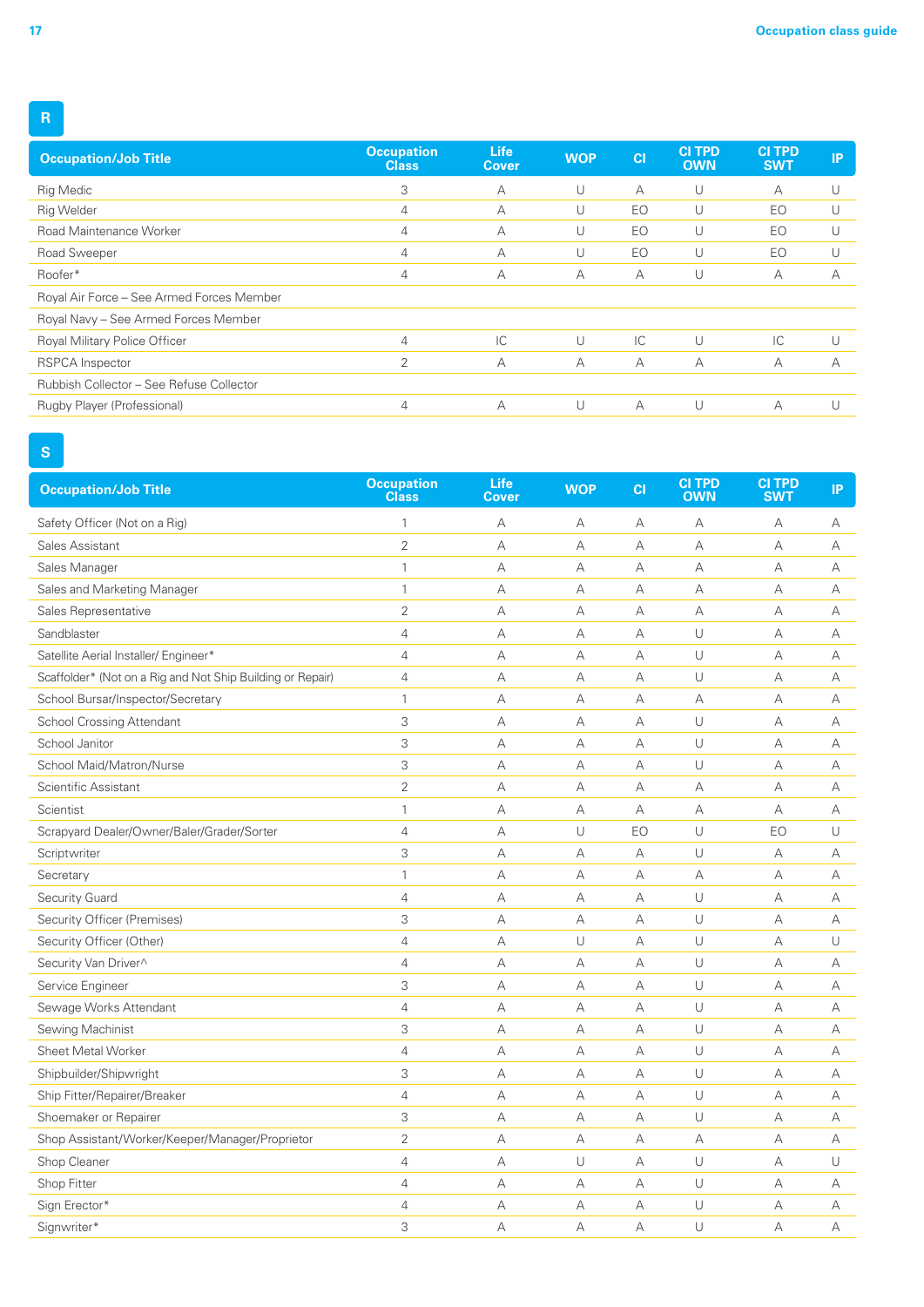**S**

| <b>Occupation/Job Title</b>                                                       | <b>Occupation</b><br><b>Class</b> | Life<br>Cover | <b>WOP</b> | CI          | <b>CI TPD</b><br><b>OWN</b> | <b>CI TPD</b><br><b>SWT</b> | IP     |
|-----------------------------------------------------------------------------------|-----------------------------------|---------------|------------|-------------|-----------------------------|-----------------------------|--------|
| Silversmith                                                                       | 3                                 | А             | А          | А           | U                           | А                           | А      |
| Skipper (Merchant Marine)                                                         | 4                                 | $\forall$     | U          | A           | U                           | A                           | U      |
| Slate Cutter/Dresser/Polisher                                                     | 4                                 | А             | А          | А           | U                           | А                           | А      |
| Slater - See Roofer*                                                              |                                   |               |            |             |                             |                             |        |
| Slaughterhouse Worker                                                             | 4                                 | А             | А          | А           | U                           | А                           | А      |
| Snooker Player (Professional)                                                     | 4                                 | A             | U          | А           | U                           | A                           | U      |
| Social Worker                                                                     | 3                                 | А             | А          | A           | U                           | $\forall$                   | А      |
| Software Consultant/Engineer                                                      | $\mathbf{1}$                      | А             | А          | А           | А                           | А                           | А      |
| Solicitor                                                                         | $\mathbf{1}$                      | А             | А          | A           | А                           | А                           | А      |
| Sound Engineer/Sound Technician                                                   | $\overline{2}$                    | А             | А          | А           | А                           | А                           | А      |
| Special Needs Educational Co-ordinator/Teacher/<br><b>Teaching Assistant</b>      | 3                                 | A             | А          | A           | U                           | A                           | А      |
| Speech Therapist                                                                  | $\mathbf{1}$                      | А             | А          | А           | А                           | А                           | А      |
| Sport Massage Therapist                                                           | 3                                 | А             | А          | $\forall$   | U                           | А                           | А      |
| Sports Coach                                                                      | 3                                 | $\forall$     | А          | A           | U                           | А                           | А      |
| Spot Welder                                                                       | 4                                 | А             | А          | А           | U                           | А                           | А      |
| Spray Painter                                                                     | 4                                 | $\forall$     | A          | A           | U                           | A                           | А      |
| Stable Hand/Lad                                                                   | 3                                 | А             | А          | А           | U                           | А                           | А      |
| Stage Manager                                                                     | $\overline{2}$                    | А             | А          | А           | А                           | А                           | А      |
| Stage Technician                                                                  | 3                                 | А             | А          | А           | U                           | А                           | А      |
| Station Officer - Fire Service                                                    | 3                                 | А             | А          | А           | U                           | А                           | А      |
| Statistician                                                                      | $\mathbf{1}$                      | А             | А          | А           | А                           | А                           | А      |
| Steel Erector*                                                                    | 4                                 | А             | U          | A           | U                           | А                           | U      |
| Steel Fabricator/Fixer*                                                           | 4                                 | А             | А          | А           | U                           | А                           | А      |
| Stockbroker/Broker-dealer                                                         | $\mathbf{1}$                      | $\forall$     | A          | A           | А                           | $\forall$                   | А      |
| Stone Cutter/Dresser/Polisher                                                     | 4                                 | А             | А          | A           | U                           | A                           | А      |
| Stonemason*                                                                       | 4                                 | А             | А          | A           | U                           | А                           | А      |
| <b>Store Detective</b>                                                            | 2                                 | А             | А          | А           | А                           | А                           | А      |
| Store Manager                                                                     | $\overline{2}$                    | А             | А          | А           | А                           | А                           | А      |
| Storeman                                                                          | 3                                 | А             | А          | A           | U                           | А                           | А      |
| <b>Street Cleaner</b>                                                             | 4                                 | А             | $\cup$     | A           | U                           | A                           | $\cup$ |
| Structural Engineer*                                                              | 1                                 | А             | А          | А           | А                           | А                           | А      |
| Supermarket Assistant/Staff                                                       | 2                                 | А             | А          | А           | А                           | А                           | А      |
| Supermarket Manager/Deputy Manager                                                | $\overline{2}$                    | А             | А          | А           | А                           | А                           | А      |
| Support Worker                                                                    | 3                                 | А             | А          | А           | U                           | А                           | А      |
| Surgeon                                                                           | 3                                 | А             | А          | A           | U                           | А                           | А      |
| Surveyor - Architectural/Land<br>Also See Building Surveyor and Quantity Surveyor | 1                                 | А             | А          | А           | А                           | А                           | А      |
| Swimming Instructor                                                               | 3                                 | А             | А          | А           | U                           | А                           | А      |
| Swimming Pool Attendant                                                           | 3                                 | А             | А          | $\mathbb A$ | U                           | А                           | А      |
| Systems Analyst/Manager/Programmer                                                | $\mathbf{1}$                      | А             | А          | А           | $\forall$                   | А                           | А      |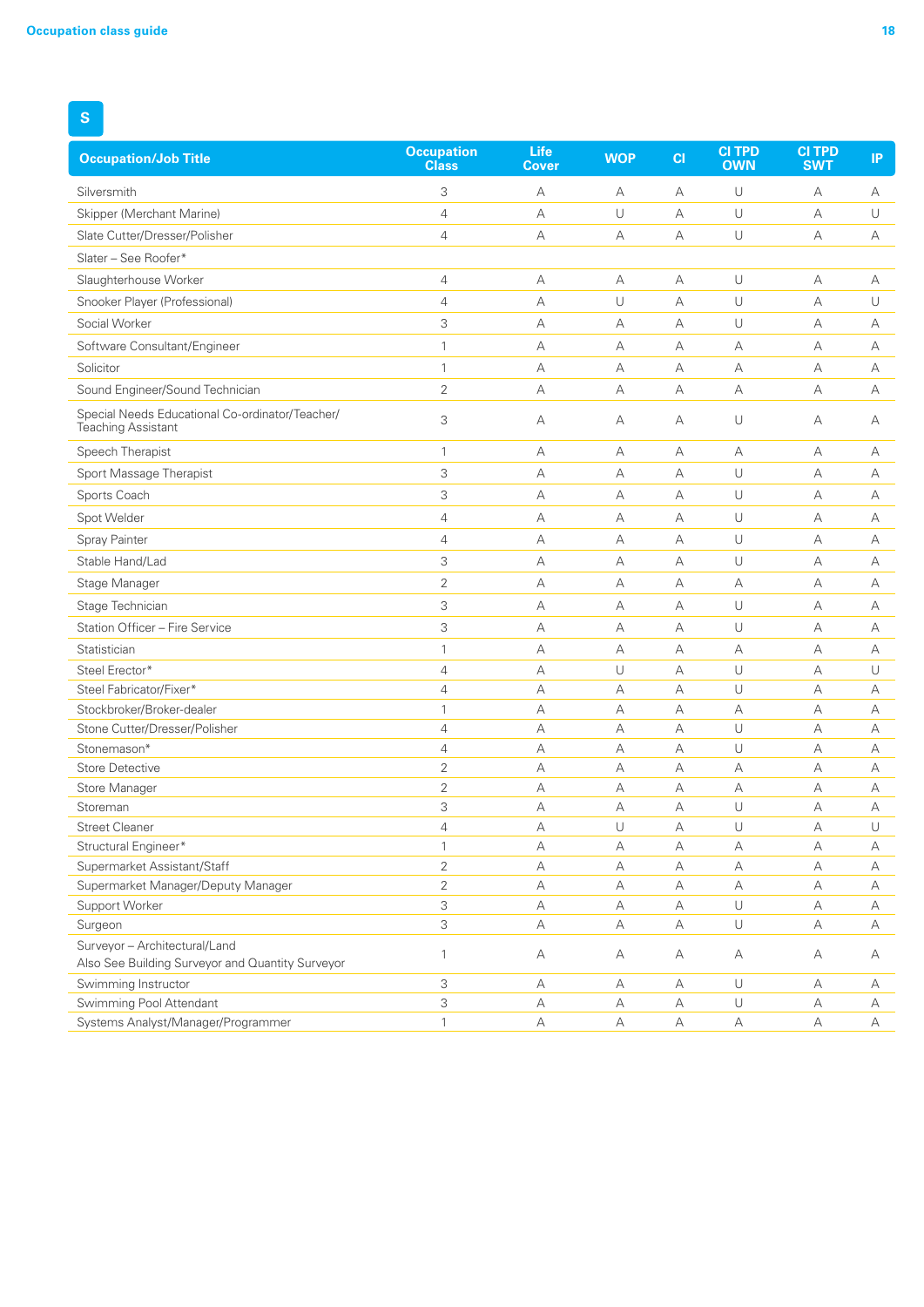| <b>Occupation/Job Title</b>                                               | <b>Occupation</b><br><b>Class</b> | Life<br>Cover  | <b>WOP</b>     | CI             | <b>CITPD</b><br><b>OWN</b> | <b>CI TPD</b><br><b>SWT</b> | IP.            |
|---------------------------------------------------------------------------|-----------------------------------|----------------|----------------|----------------|----------------------------|-----------------------------|----------------|
| Tailor                                                                    | $\overline{2}$                    | $\forall$      | А              | A              | А                          | A                           | А              |
| Tanker Driver^                                                            | $\overline{4}$                    | $\overline{A}$ | $\overline{A}$ | $\overline{A}$ | U                          | $\overline{A}$              | A              |
| <b>Tattoo Artist</b>                                                      | 3                                 | A              | А              | А              | U                          | $\forall$                   | А              |
| Tax Consultant/Inspector                                                  | $\mathbf{1}$                      | А              | А              | А              | А                          | А                           | А              |
| Taxi Driver/Owner^                                                        | 3                                 | А              | А              | $\forall$      | U                          | А                           | А              |
| Teacher - includes Supply, Teaching Assistant and<br><b>Special Needs</b> | 3                                 | А              | А              | А              | U                          | А                           | A              |
| <b>Technical Engineer</b>                                                 | 3                                 | А              | А              | А              | U                          | А                           | А              |
| Technician                                                                | 3                                 | $\overline{A}$ | А              | $\overline{A}$ | U                          | $\overline{A}$              | $\overline{A}$ |
| Telecommunications Engineer                                               | 3                                 | A              | A              | A              | U                          | A                           | А              |
| Telephone Engineer                                                        | 3                                 | $\overline{A}$ | A              | $\overline{A}$ | U                          | $\forall$                   | А              |
| Telesales Manager/Representative                                          | $\mathbf{1}$                      | А              | А              | А              | А                          | А                           | А              |
| Tennis Coach                                                              | 3                                 | A              | А              | A              | U                          | $\forall$                   | A              |
| Tennis Player (Professional)                                              | $\overline{4}$                    | $\overline{A}$ | U              | $\overline{A}$ | U                          | $\forall$                   | U              |
| Ticket Inspector/Collector                                                | $\overline{2}$                    | А              | А              | А              | А                          | А                           | А              |
| Tiler*                                                                    | $\overline{4}$                    | $\overline{A}$ | А              | А              | U                          | $\forall$                   | A              |
| Timber Merchant (No Manual Work)                                          | $\overline{2}$                    | A              | A              | A              | А                          | $\forall$                   | A              |
| Timber Merchant (Some Manual Work)                                        | $\overline{4}$                    | $\forall$      | А              | $\forall$      | U                          | $\forall$                   | A              |
| <b>Tool Fitter</b>                                                        | 3                                 | А              | А              | А              | U                          | А                           | A              |
| Toolmaker                                                                 | $\overline{4}$                    | $\forall$      | А              | $\forall$      | U                          | $\forall$                   | A              |
| <b>Tour Guide</b>                                                         | $\overline{2}$                    | $\overline{A}$ | A              | $\overline{A}$ | А                          | $\forall$                   | А              |
| Track Layer/Trackman                                                      | $\overline{4}$                    | A              | U              | EO             | U                          | EO                          | U              |
| <b>Traffic Warden</b>                                                     | 3                                 | $\forall$      | A              | $\overline{A}$ | U                          | $\forall$                   | А              |
| Train/Tram Driver or Conductor                                            | 3                                 | $\overline{A}$ | А              | $\overline{A}$ | U                          | А                           | А              |
| Translator                                                                | $\mathbf{1}$                      | $\overline{A}$ | A              | $\overline{A}$ | А                          | $\forall$                   | A              |
| <b>Travel Agent</b>                                                       | $\mathbf{1}$                      | А              | А              | А              | А                          | А                           | А              |
| <b>Tree Feller</b>                                                        | $\overline{4}$                    | EP             | U              | EO             | U                          | EO                          | U              |
| Tree Surgeon                                                              | $\overline{4}$                    | $\overline{A}$ | U              | $\overline{A}$ | U                          | $\forall$                   | U              |
| Tunneller                                                                 | $\overline{4}$                    | IC             | U              | IC             | U                          | IC                          | U              |
| Tutor                                                                     | 3                                 | A              | А              | A              | U                          | $\forall$                   | A              |
| <b>Tyre Fitter</b>                                                        | $\overline{4}$                    | A              | А              | $\forall$      | U                          | $\forall$                   | A              |

## **U**

| <b>Occupation</b><br><b>Class</b> | <b>Life</b><br>Cover | <b>WOP</b> | C1 | <b>CITPD</b><br><b>OWN</b> | <b>CI TPD</b><br><b>SWT</b> | IP. |
|-----------------------------------|----------------------|------------|----|----------------------------|-----------------------------|-----|
| 3                                 | А                    | A          | А  | U                          | А                           | А   |
| $\mathcal{P}$                     | А                    | A          | A  | А                          | А                           | А   |
|                                   | А                    | A          | А  | А                          | А                           | А   |
| 3                                 | А                    | A          | A  | U                          | А                           | А   |
| 3                                 | А                    | A          | А  | U                          | А                           | А   |
| 3                                 | А                    | A          | A  | U                          | А                           | А   |
| ↷                                 | А                    | A          | А  | $\forall$                  | А                           | А   |
|                                   |                      |            |    |                            |                             |     |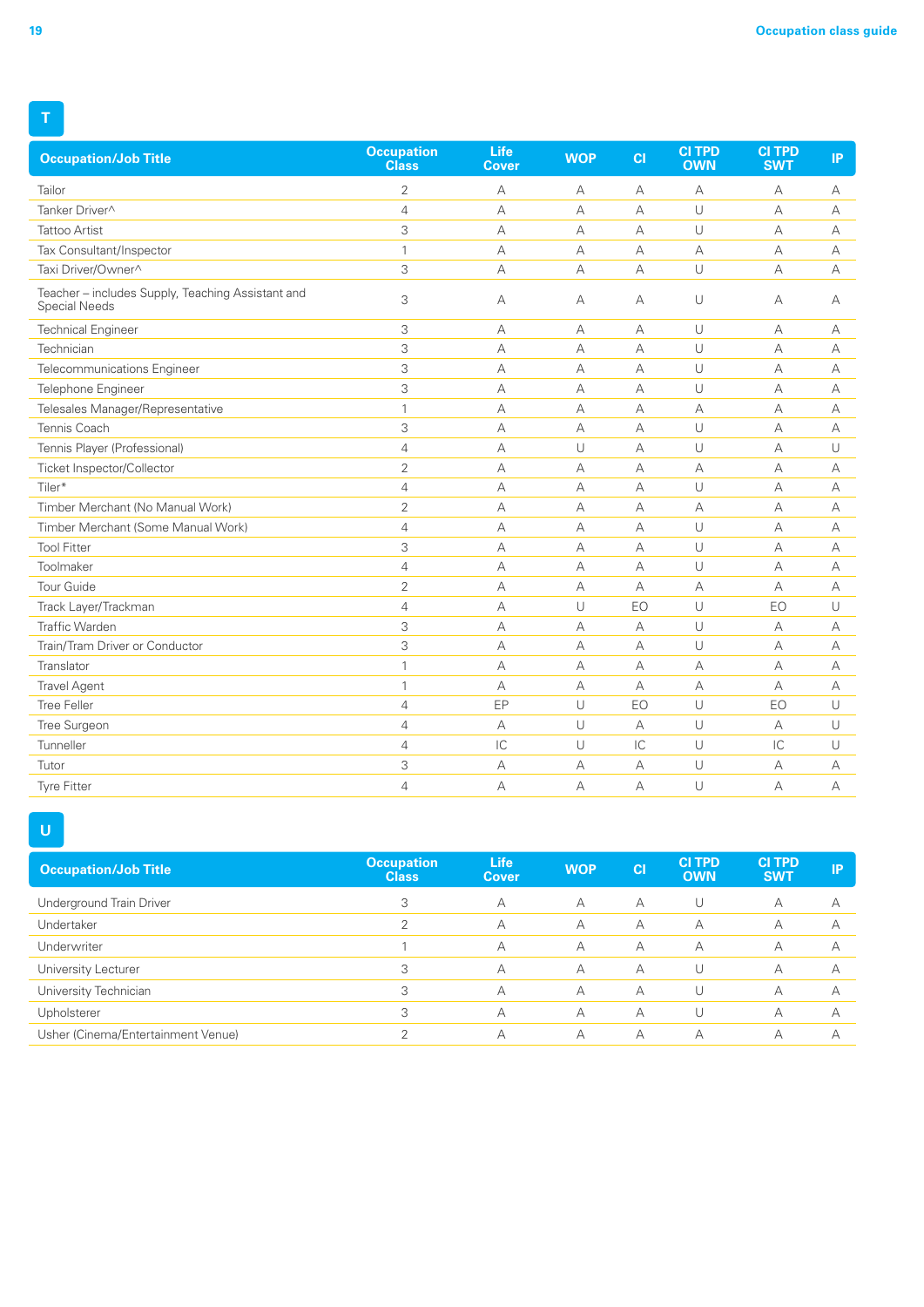## **V**

| <b>Occupation/Job Title</b>    | <b>Occupation</b><br><b>Class</b> | <b>Life</b><br>Cover | <b>WOP</b> | C1 | <b>CITPD</b><br><b>OWN</b> | <b>CITPD</b><br><b>SWT</b> | IP        |
|--------------------------------|-----------------------------------|----------------------|------------|----|----------------------------|----------------------------|-----------|
| Van Driver^                    | 3                                 | A                    | $\forall$  | A  | U                          | А                          | A         |
| Vehicle Body Builder/Repairer  | 4                                 | А                    | А          | А  | U                          | А                          | A         |
| Vehicle Recovery Driver^       | 3                                 | А                    | A          | А  | U                          | А                          | $\forall$ |
| Vehicle Technician             | 3                                 | А                    | A          | A  | U                          | А                          | $\forall$ |
| Vending Machine Engineer       | 3                                 | А                    | A          | А  | U                          | А                          | А         |
| Veterinarian                   | っ                                 | А                    | $\forall$  | А  | A                          | А                          | $\forall$ |
| Veterinarian Nurse             | 2                                 | А                    | $\forall$  | А  | A                          | А                          | А         |
| Vicar                          |                                   | А                    | $\forall$  | A  | A                          | А                          | А         |
| Vocational Training Instructor | 3                                 | А                    | А          | A  |                            | А                          |           |

# **W**

| <b>Occupation/Job Title</b>                                       | <b>Occupation</b><br><b>Class</b> | <b>Life</b><br><b>Cover</b> | <b>WOP</b> | C1 | <b>CITPD</b><br><b>OWN</b> | <b>CI TPD</b><br><b>SWT</b> | IP        |
|-------------------------------------------------------------------|-----------------------------------|-----------------------------|------------|----|----------------------------|-----------------------------|-----------|
| Waiter, Waitress                                                  | $\overline{2}$                    | A                           | A          | А  | A                          | $\overline{A}$              | A         |
| Warehouse Manager                                                 | $\overline{2}$                    | A                           | A          | A  | A                          | A                           | А         |
| Warehouse Operator                                                | 4                                 | A                           | A          | А  | U                          | A                           | A         |
| <b>Waste Disposal Operative</b>                                   | 4                                 | А                           | U          | EO | U                          | EO                          | U         |
| Watch/Clock Maker/Repairer                                        | 3                                 | А                           | $\forall$  | А  | U                          | A                           | A         |
| <b>Water Treatment Operator</b>                                   | 4                                 | $\forall$                   | A          | A  | U                          | A                           | $\forall$ |
| Website Designer                                                  |                                   | $\forall$                   | A          | A  | А                          | A                           | $\forall$ |
| Weighbridge Operator                                              | $\overline{2}$                    | А                           | A          | А  | A                          | A                           | A         |
| Welder* - Not on a Rig, Underwater or a Track Welder -<br>usually | 4                                 | А                           | A          | A  | U                          | A                           | A         |
| Winch Driver/Operator                                             | 4                                 | A                           | U          | A  | U                          | A                           | U         |
| Window Cleaner*                                                   | 4                                 | А                           | A          | А  | U                          | A                           | А         |
| Window Fitter/Installer                                           | 4                                 | А                           | A          | А  | U                          | А                           | А         |
| Windscreen Fitter                                                 | 3                                 | A                           | A          | А  | U                          | $\overline{A}$              | A         |
| Woodworker/Machinist                                              | 4                                 | $\forall$                   | A          | A  | U                          | A                           | $\forall$ |
| Works Clerk/Receptionist                                          |                                   | А                           | A          | А  | А                          | А                           | А         |

**Y**

| <b>Occupation/Job Title</b> | <b>Occupation</b><br><b>Class</b> | <b>Life</b><br><b>Cover</b> | <b>WOP</b> | <b>CI</b> | <b>CITPD</b><br><b>OWN</b> | <b>CITPD</b><br><b>SWT</b> | IP |
|-----------------------------|-----------------------------------|-----------------------------|------------|-----------|----------------------------|----------------------------|----|
| Yoga Teacher <sup>†</sup>   |                                   |                             |            |           |                            |                            |    |
| Youth Hostel Warden         |                                   |                             |            |           |                            |                            |    |
| Youth Worker/Leader         |                                   |                             |            |           |                            |                            |    |

# **Z**

| <b>Occupation/Job Title</b> | <b>Occupation</b><br><b>Class</b> | <b>Life</b><br>Cover | <b>WOP</b> | <b>CI</b> | <b>CITPD</b><br><b>OWN</b> | <b>CITPD</b><br><b>SWT</b> | IP. |
|-----------------------------|-----------------------------------|----------------------|------------|-----------|----------------------------|----------------------------|-----|
| Zoo Curator/Director        |                                   |                      |            |           |                            |                            |     |
| Zookeeper (including Head)  |                                   |                      |            |           |                            |                            |     |